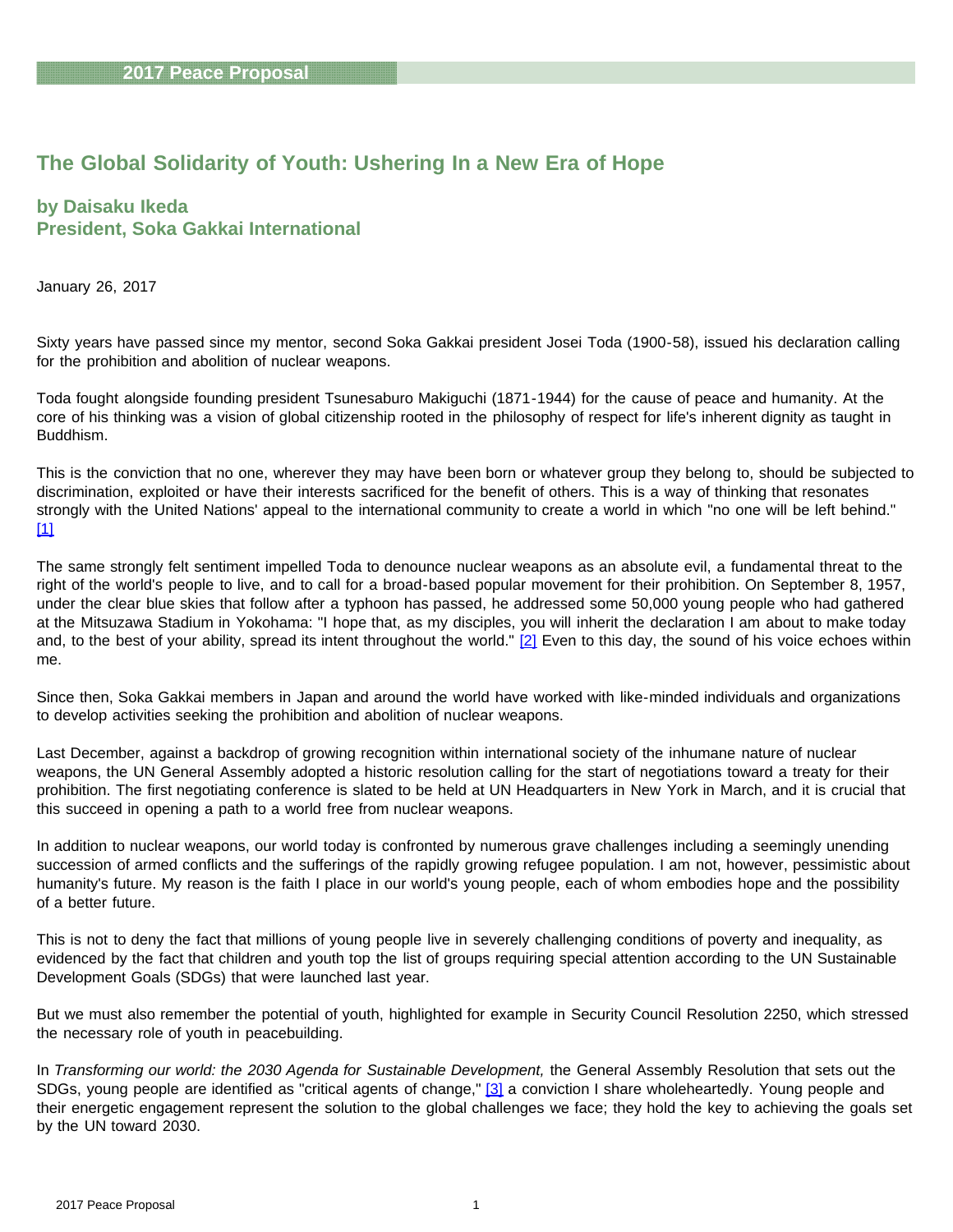In this proposal, I would like to put a special focus on the role of youth as I offer thoughts on how to build the kind of peaceful, just and inclusive societies envisaged in the SDGs.

# **Building solidarity: The role of young people**

The first challenge I would like to address is creating solidarity toward respectful coexistence on the one planet that we all share. In this, the role of young people is central.

#### **Paris Agreement**

The Paris Agreement is an agreement within the United Nations Framework Convention on Climate Change that was negotiated by representatives of 195 countries in Paris in December 2015. It entered into force on November 4, 2016, having achieved the required ratification by at least 55 Parties to the Convention accounting in total for at least an estimated 55 percent of global greenhouse gas emissions.

The Paris Agreement is the world's first comprehensive climate agreement, and has the central aim of strengthening the response to the threat of climate change by keeping the global temperature rise this century well below 2°C compared to preindustrial levels, and pursuing efforts to limit the temperature increase even further to 1.5°C. The agreement also aims to strengthen the ability of countries to deal with the impacts of climate change and provides a mechanism for each country to define its targets for greenhouse gas emissions reductions (nationally defined contributions, NDCs). In 2018, signatories will take stock of their progress, with similar stock takes every five years.

The Paris Agreement, a new international framework for combating climate change, entered into force in November of last year. It was adopted in December 2015 and signed by the representatives of 175 countries and territories in April 2016. Its entry into force less than one year after being adopted was unprecedented.

With this, the countries of the world came together to confront a common threat in a way that had previously appeared impossible. This reorientation was the result of a shared awareness that climate change is an urgent issue for all countries, a recognition spurred by extreme weather events, rising sea levels and other tangible manifestations.

If we are to make progress in the alleviation of poverty and toward the achievement of all of the 17 goals and 169 targets that comprise the SDGs, we will need to share a similar awareness and solidarity across all fields.

The broad spectrum of concerns covered by the SDGs has caused some people to wonder if they are in fact achievable. But it is important to remember that the large number of targets speaks to the vast number of people facing gravely challenging conditions, none of which we can afford to overlook. In addition to the direct impacts of conflicts and natural disasters, the victims are often tormented by the sense that they have been forgotten and ignored.

While the urgent nature of the refugee crisis is all too evident and was a central topic of the World Humanitarian Summit held in May of last year and of the United Nations Summit for Refugees and Migrants in September, effective international cooperation has continued to lag.

The new UN Secretary-General, António Guterres, stated in an interview last October soon after his appointment:

I will do everything I can . . . for refugee protection to be assumed as a global responsibility, as it is. And it's not only the refugee convention. It's deeply rooted in all cultures and all religions everywhere in the world. You see in Islam, you see in Christianity, you see in Africa, in different religions, in Buddhism and Hinduism, there is a strong commitment to refugee protection. [\[4\]](#page-23-0)

<span id="page-1-0"></span>Indeed, efforts to respond to the refugee crisis must be strengthened, and the spiritual wellsprings to support this can be found in living traditions throughout the world. The key to dealing with even the most seemingly intractable challenges is to be found when people come together and continue to do all in their power for the sake of others.

<span id="page-1-1"></span>The starting point for Buddhism is to work alongside those who are suffering to enable them to overcome that suffering. Shakyamuni's vast body of teachings--sometimes referred to as the eighty thousand teachings--were for the most part expounded in the effort to confront the troubles and sufferings afflicting specific individuals. Shakyamuni refused to limit the audience for his teachings, and sought instead to be "friend to all, comrade to all." [\[5\]](#page-23-0) Thus he taught the Dharma to all whom he encountered.

<span id="page-1-2"></span>In his portrait of Shakyamuni, the German philosopher Karl Jaspers (1883-1969) states: "The Buddha did not appear as a teacher of knowledge but as the herald of the path to salvation." [\[6\]](#page-23-0)

Jaspers notes that the phrase "a path to salvation" derives from an ancient Indian medical term. And what underlies all of the Buddha's teachings is encouragement that functions like medicine prescribed for the specific conditions of various ailments.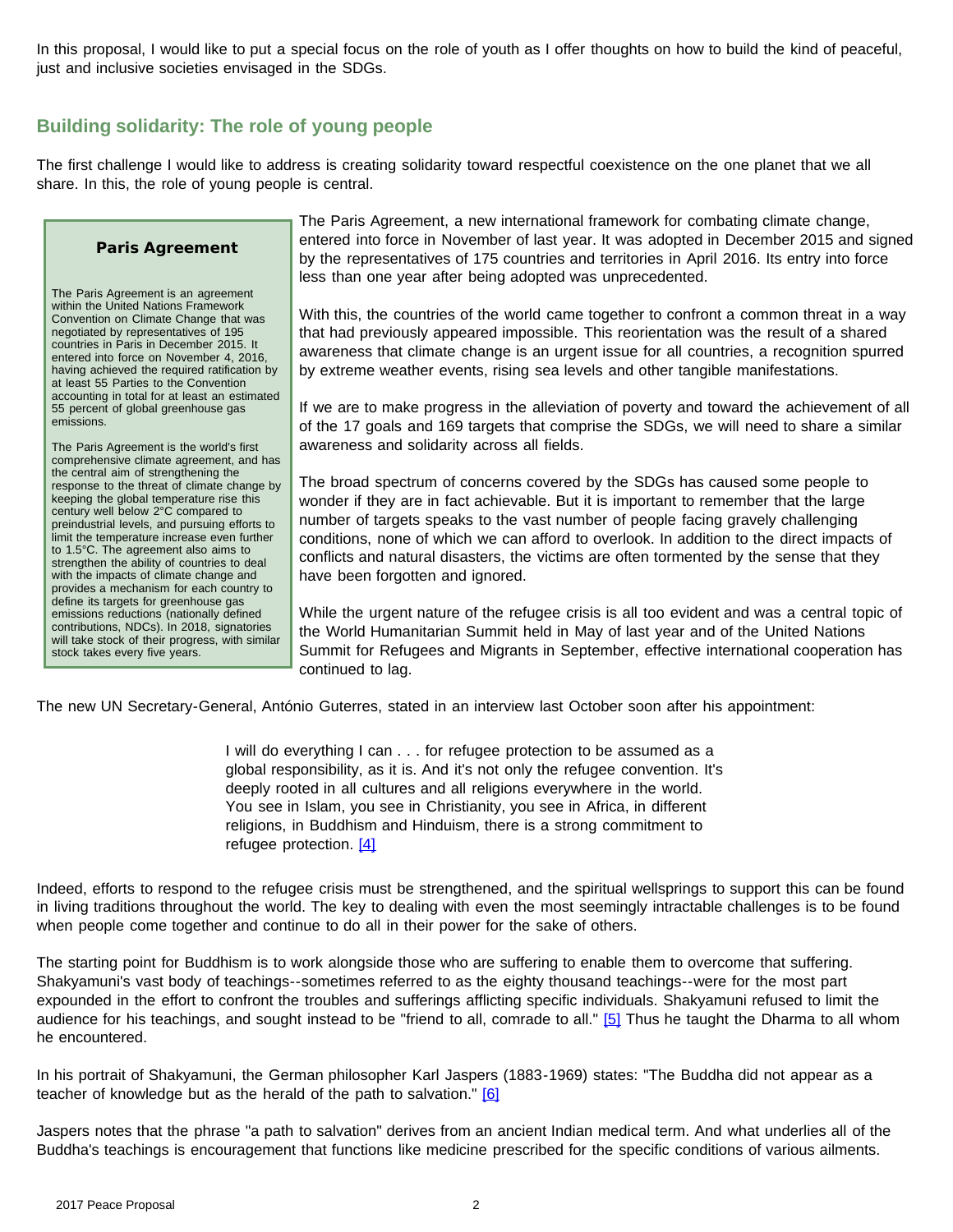<span id="page-2-1"></span><span id="page-2-0"></span>Shakyamuni called on his disciples and comrades: "Go ye now, O Bhikkhus, and wander, for the gain of the many, for the welfare of the many." [\[7\]](#page-23-0) Thus Shakyamuni and his disciples who continued the practice of traveling to wherever people were in need, without distinction to differences of race or class, were referred to as "the people of the four directions." [\[8\]](#page-23-0)

Shakyamuni himself embraced a profound conviction in the dignity and preciousness of life. He was convinced that this dignity exists in the lives of all people and that it is always possible to bring forth life's inherent potentialities under even the most trying conditions.

In the society of his time, two currents of thought prevailed. One was a kind of fatalism that our present and our future are entirely determined by karma accumulated in the past. The other held that all things are a matter of chance and that nothing in our lives is the outcome of any particular cause or condition.

The fatalistic view engendered the resignation that no effort on our part can alter our destiny and our only choice is to accept our fate. This worked to rob people's hearts of hope. The other view, by disassociating any action from its outcome, uprooted people's sense of self-control, making them indifferent to the harm they inflicted on others.

Shakyamuni sought to free people from the constraints and harmful influence of these two views when he taught:

Judge not by birth, but life. As any chips feed fire, mean birth may breed a sage noble and staunch and true. [\[9\]](#page-23-0)

<span id="page-2-2"></span>Everything in our lives, far from being immovably determined, can be transformed for the better through our actions in this moment. In this way, Buddhism teaches that a change in our inner determination in this moment can change the present reality of our lives (Jpn: *in*; cause) that produces future outcomes (Jpn: *ka*; effect). At the same time, it emphasizes the critical importance of conditioning context (Jpn: *en*; relation) that can powerfully shape the interplay between cause and effect. In other words, depending on the context of the relations that are formed, the same cause can give rise to widely varying effects.

From this perspective, Buddhism encourages a way of life in which, upholding powerful confidence in the dignity and possibilities of life, we form relations of mutual encouragement and fellowship with those who are on the verge of losing hope.

In the Mahayana Buddhist tradition, the term bodhisattva is used to describe a person dedicated to the realization of happiness for oneself and others, as portrayed allegorically in the following words from the Vimalakīrti Sutra:

> During the short aeons of maladies, They become the best holy medicine; They make beings well and happy, And bring about their liberation.

During the short aeons of famine, They become food and drink. Having first alleviated thirst and hunger, They teach the Dharma to living beings.

During the short aeons of swords, They meditate on love, Introducing to nonviolence Hundreds of millions of living beings. [\[10\]](#page-23-1)

#### **Cause and Effect**

Buddhism teaches that everything in the universe embodies the law of cause and effect. Modern science uses a similar framework to account for things that can be seen or measured, but causality in Buddhism also includes the unseen or spiritual aspects of life, such as the experience of happiness or misery, kindness or cruelty. The accumulation of causes made in our past and present is often referred to as "karma," which can also be seen as the patterns of behavior we tend to repeat, the ways we habitually react to certain situations in our lives.

However, this is not a doctrine of passive acceptance or resignation. Rather, it acknowledges that we create our own present and future by the choices we make in each moment. Understood in this light, the law of cause and effect empowers us, as each of our actions can serve as a cause that will contribute to creating a better world, both for ourselves and for everyone around us.

<span id="page-2-4"></span><span id="page-2-3"></span>This signifies extending encouragement to people as they confront the inevitable sufferings of life, what Buddhism refers to as the four sufferings of birth, aging, sickness and death. And as indicated by the following words from the Vimalakīrti Sutra-- because living beings are ill, I also am ill [\[11\]-](#page-23-1)-to be a bodhisattva means to be motivated by the spirit of empathy to respond to grave social crises, wherever you are and whether or not you are directly impacted.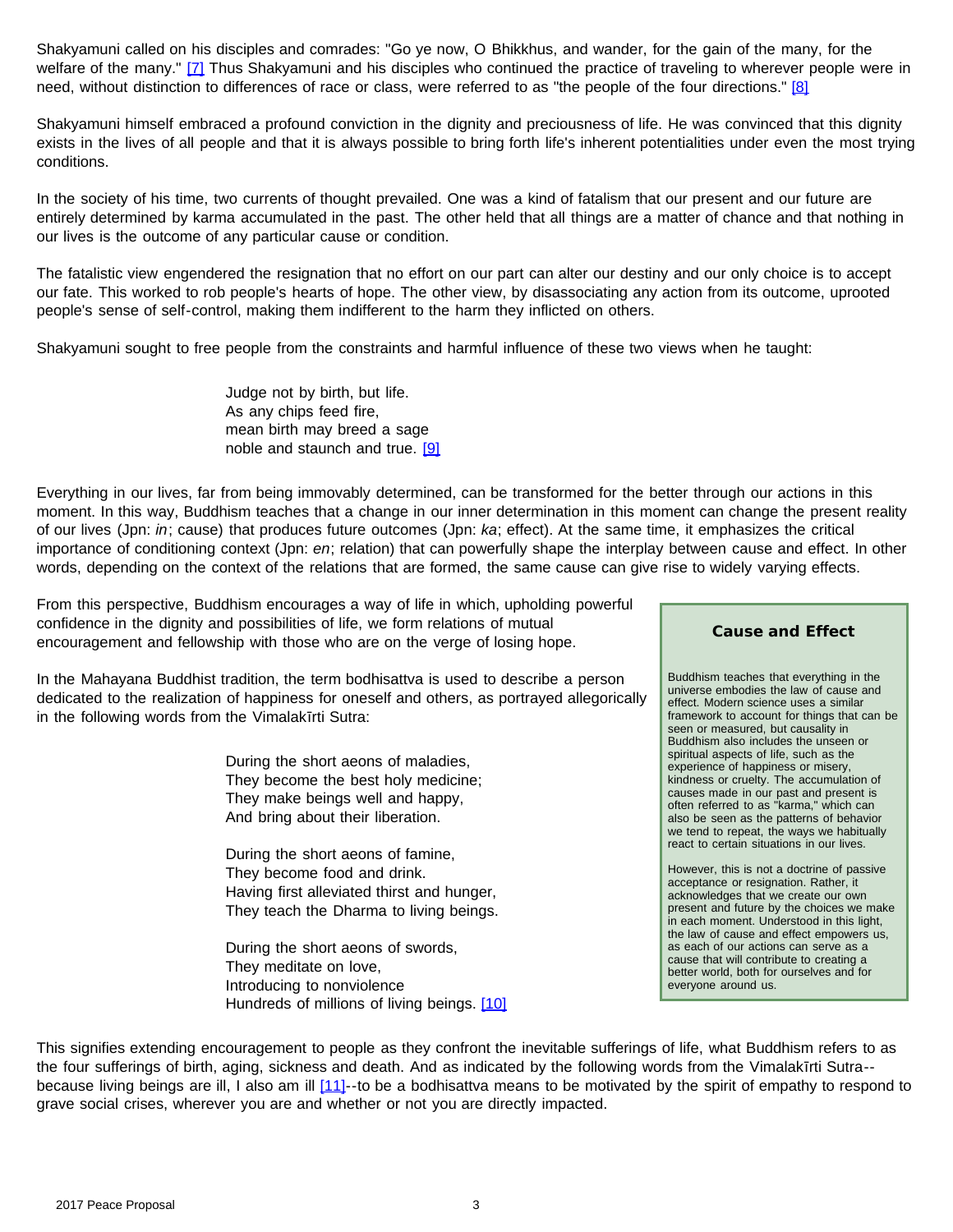<span id="page-3-0"></span>In the same sutra, the effects of this compassionate action are described as an "inexhaustible lamp" [\[12\]:](#page-23-1) the light of hope we ignite will not only illuminate the life of the individual with whom we are interacting, but will continue to brightly light the lives of others in our immediate surroundings and in society as a whole.

This spirit of the bodhisattva is the foundation that has sustained the SGI's efforts as a faith-based organization that supports the UN and works for the resolution of global challenges. Over the years, we have engaged in such activities as the relief of refugees and rebuilding in the wake of natural disasters. And our consistent focus has been on promoting empowerment of, by and for the people.

Like the inexhaustible lamp, the inner capacities of people that are unleashed by empowerment serve as an enduring source of energy for transformation, a wellspring of inextinguishable hope.

<span id="page-3-1"></span>The Lotus Sutra, which expresses the essence of Shakyamuni's teachings, contains the Parable of the Phantom City and the Treasure Land. [\[13\]](#page-23-1)

A caravan was crossing a vast desert guided by a leader who was well acquainted with the dangerous terrain. Members of the caravan became exhausted and were ready to abandon their journey. If they were to turn back, however, their efforts would have been in vain, so the leader used his magical powers to conjure up a vision of a magnificent city toward which they could progress and encouraged them to persevere until they reached it. This vision revived the hopes of the members of the caravan, and when they reached the city they were able to rest there. Seeing that they were rested, the leader revealed that the city they were in was in fact a phantom city he had conjured up to encourage them. Their actual destination, the treasure land, was nearby, and he urged them to advance together until they reached it.

<span id="page-3-2"></span>The theme that runs through this parable is found in Shakyamuni's words--together you may reach the treasure land. [\[14\]](#page-23-1) This may be understood as a proud affirmation of the human spirit--to advance together with others in an indefatigable pursuit of shared happiness no matter how painful or desperate that pursuit may at times seem.

If we consider this in terms of the causal relationship touched on earlier, people who had fallen into a state of utter exhaustion (cause) and who might otherwise have been unable to go on (effect) were revitalized and enabled to reach their destination (alternative effect) thanks to words of encouragement (relation).

Nichiren (1222-82), the Japanese Buddhist teacher who developed a unique interpretation of Buddhism rooted in the spirit of the Lotus Sutra, asserted that there was no fundamental difference between the phantom city and the treasure land, but that they were in fact identical. It is not simply the outcome of reaching the treasure land that matters, but the process--together you may reach the treasure land--that is invaluable.

<span id="page-3-3"></span>When the cause and relation of people's suffering and the encouragement to overcome it are harmoniously fused, each step forward becomes a "moment of life in the phantom city" and shines with the ultimate dignity of life--a "moment of life in the treasure land." [\[15\]](#page-23-1)

<span id="page-3-4"></span>Writing about the Millennium Development Goals (MDGs) which preceded the SDGs in the period up to 2015, I noted that the effort to achieve them must be focused on not only meeting targets but also restoring the well-being of the individual who is suffering. [\[16\]](#page-23-1) When too much attention is paid to numerical outcomes, there can be a failure to pay adequate attention to the needs of real people; this can undermine the motivation necessary to achieve the objectives.

<span id="page-3-5"></span>Here I am reminded of the words of the Argentinian human rights activist Adolfo Pérez Esquivel: "When people aim for a shared human goal, when they aspire to peace and freedom, they unleash extraordinary capabilities." [\[17\]](#page-23-1)

<span id="page-3-6"></span>Dr. Esquivel developed this conviction through deepening solidarity with the people of Latin America who refused to relinquish hope for the future even in the midst of the most difficult social conditions. He expressed his admiration for the actions of the common people with this striking image:

> When we enter more deeply into the lives of ordinary people, we see that man or woman, young or old--with no pretense at heroics- optimistically look daily for a miracle to occur and a bud to blossom.

Such a flower can bloom in the midst of the struggles of daily life, in a child's smile, in the creation of hope and in the illumination of our path showing us that our exertions are our liberation. [\[18\]](#page-23-1)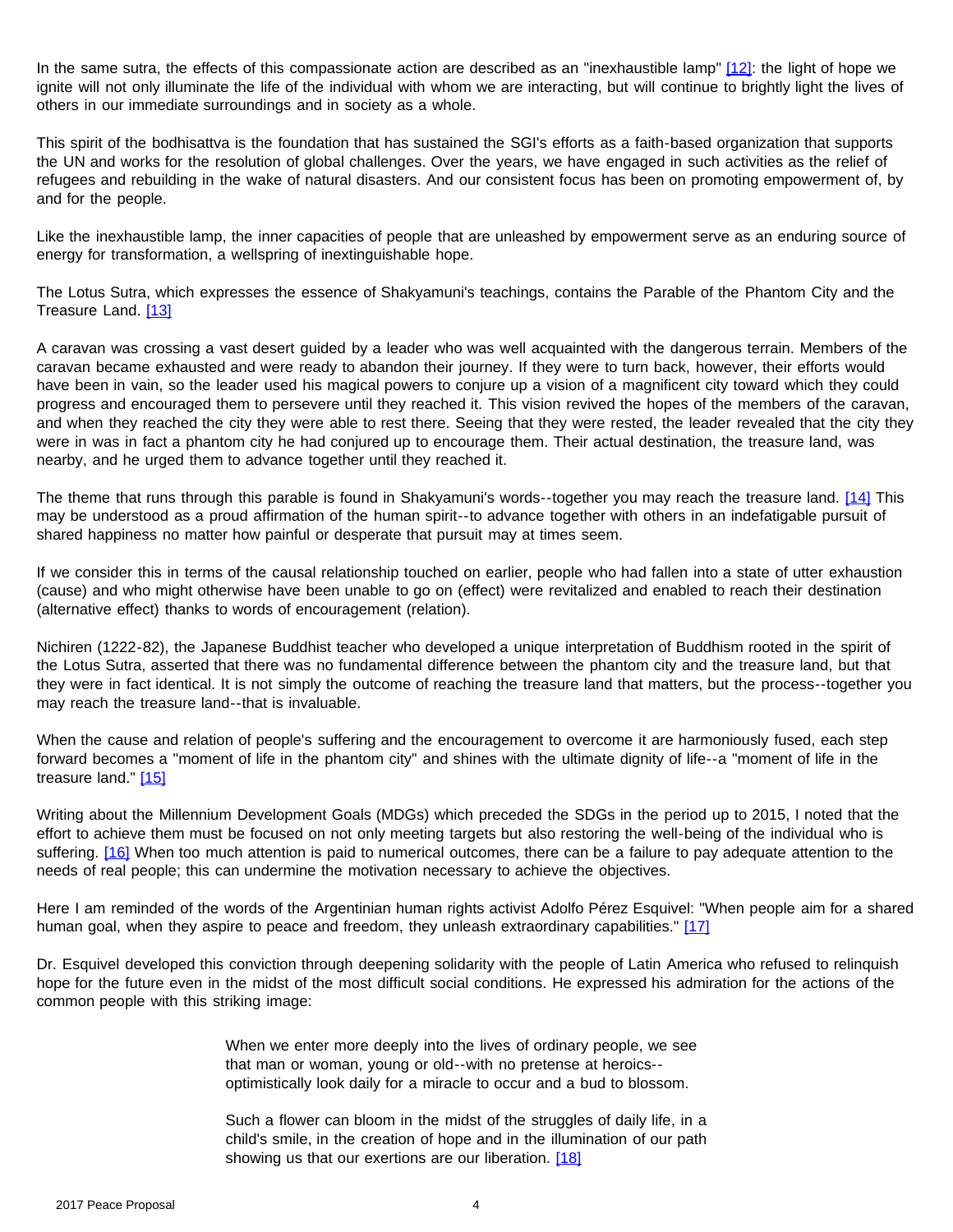None of the SDGs will be easy to achieve. But through maintaining empathetic connections with those who struggle and dedicating ourselves to the work of empowerment, each of us should be able to cause a flower to bloom in our immediate surroundings.

No one has a more crucial role to play in this than youth.

Security Council Resolution 2250, which I mentioned earlier, stresses the importance of youth participation in peacebuilding. As this affirms, young people have the power to create new breakthroughs in any field where they are given the chance to be actively engaged.

People throughout the world were moved last summer when a team composed of refugees took the field at the Olympic Games for the first time. The words they shared on that occasion continue to resonate in many hearts. One expressed the desire to use the opportunity of running at the Olympics to send to fellow refugees the message that life can be changed for the better, while another looked back on his life experiences and said he drew strength from them and was running with the hope that refugees would be able to lead better lives. [\[19\]](#page-23-1)

<span id="page-4-0"></span>Their words convey the fact that the true essence of youth is not to be found in the past, nor in the future, but rather in the desire to do something for the benefit of the other people living with us in the present moment.

Likewise, for young people, the vision of the SDGs--to leave no one behind--is not something to be achieved in a distant place or a goal for some time in the future. The SDGs point to the present realities of living together on this one planet with our fellow human beings, a way of life dedicated to the daily effort of building a society in which the joy of living is shared by all.

When youth make the determination to illuminate the corner of the world they inhabit now, it brings into being a space of security in which people can regain hope and the power to live. The determination to live together that is ignited in this space of security shines as an embodiment of the global society in which no one is left behind, inspiring courage in people living in other communities who confront similar challenges.

In my proposal three years ago, I stressed that today's youth are the generation that will most powerfully shape the work of achieving the SDGs. I also proposed that the UN and civil society should work together to promote the kind of education for global citizenship that unleashes the limitless potential of youth.

I was thus very gratified when last year's conference of nongovernmental organizations (NGOs) affiliated with the UN's Department of Public Information (DPI/NGO Conference) was held in South Korea under the theme "Education for Global Citizenship: Achieving the Sustainable Development Goals Together." Attended by many young people, the conference adopted the Gyeongju Action Plan committing participants to promoting education for global citizenship.

The true value of any state or society lies in what it does for those who are most afflicted by suffering, not in its military or economic prowess.

Education gives rise to the actions and activities that shape the direction of society over time. Education for global citizenship, in particular, can provide the conditioning context (relation) that enables people to reframe events, wherever they may occur, through a shared human perspective, and to foster action and solidarity. It can encourage people to consider global issues in terms of their own lives and lifestyles, thus bringing forth the inner capacities we each possess.

Through education for global citizenship, learners have the opportunity to: (1) gain the experience of seeing the world through the eyes of others; (2) discover and clarify what is necessary in order to build a society where we can all live together; and (3) collaborate to give birth to spaces of security in their immediate surroundings.

I am convinced that this kind of education can serve as a catalyzing context (relation) that enables young people to bring forth their full potential, increasing the momentum for global change.

### **Overcoming division and xenophobia**

The second challenge is to lay the foundations for societies in which division and inequality are overcome.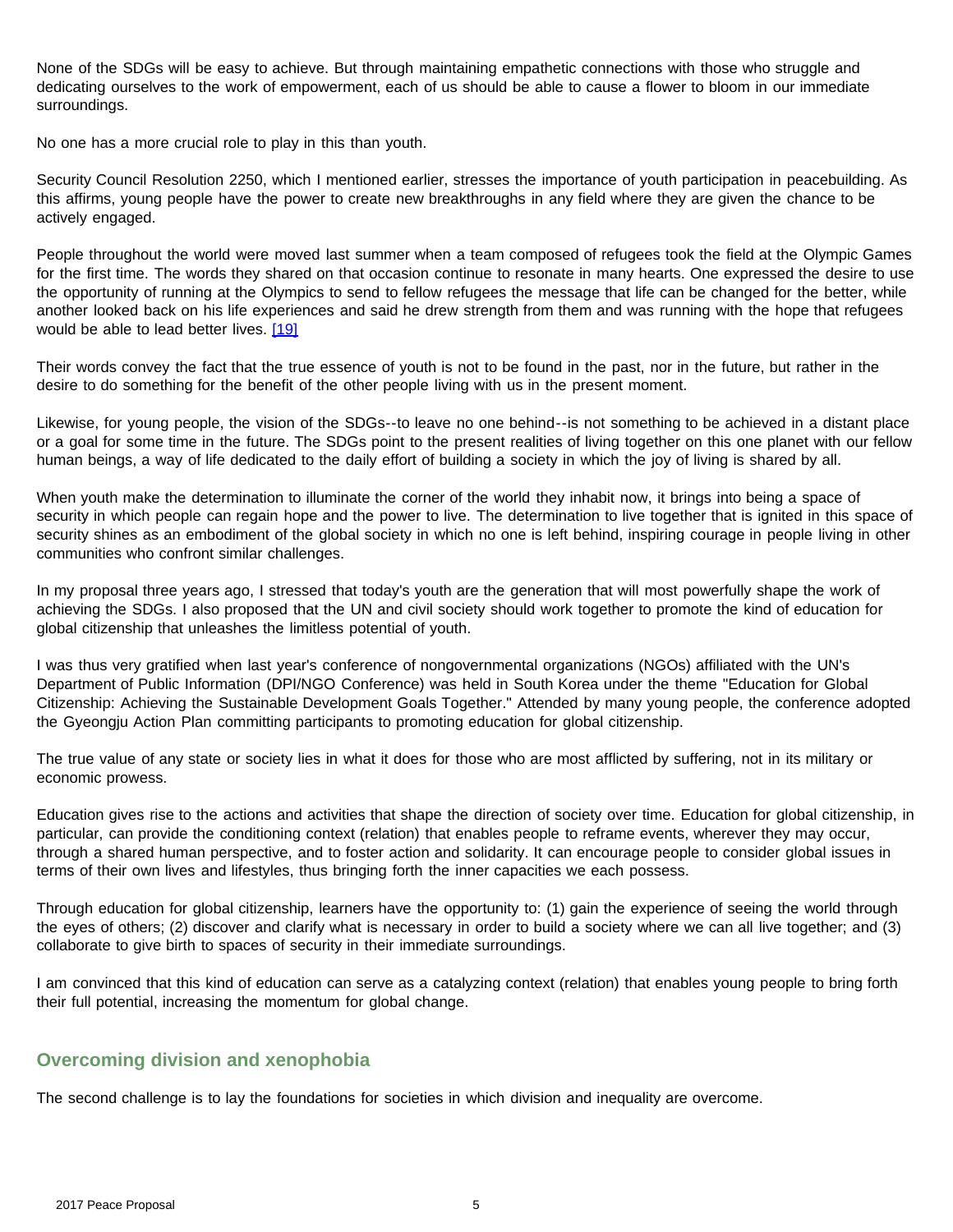With the rapid advance of globalization, more and more people find themselves living in countries other than their place of birth. Since the start of the twenty-first century, there has been a 40 percent increase in the number of such people, which today stands at 244 million. [\[20\]](#page-23-2)

<span id="page-5-0"></span>With the continuing stagnation of the global economy, xenophobic impulses have strengthened, creating increasingly difficult conditions for migrants and their families.

Former Austrian Chancellor Franz Vranitzky addressed this question when he spoke at an interfaith conference in Vienna three years ago. Noting that as globalization and integration trend up, solidarity trends down, he stated:

> In most European countries, solidarity descends when it comes to migrants, asylum seekers, what have you. I think it's also necessary to say that most political leaders, when it comes to their own chances in campaigns, sadly say 'Farewell to solidarity with the poor, those who come from abroad.' [\[21\]](#page-23-2)

<span id="page-5-1"></span>In recent years, there is growing concern, not only in Europe but around the world, about the prominence of hate speech that incites discrimination and about xenophobic political discourse.

In conjunction with last September's UN Summit for Refugees and Migrants, a new campaign was launched to respond to and transform the anxieties associated with the increasing international movement of people. It is clear that any attempt to resolve these issues must take into account the legitimate concerns of people living in countries receiving migrants and refugees. As the UN points out in this campaign, it is crucial to search for means to counteract the drift toward xenophobia and to rehumanize the discourse around migrant and refugee populations while addressing these concerns.

<span id="page-5-2"></span>When I met with former Chancellor Vranitzky in October 1989, we discussed the importance of cultural and youth exchanges, and he emphasized that "It is the distance of the heart that matters most, more than the distance measured in the number of hours of airplane travel." [\[22\]](#page-23-2)

He also shared with me the story of how his parents sheltered a Jewish couple fleeing persecution during World War II. His parents acted in a time of great duress in a consistently humane manner and without making any distinction on the basis of religion or ethnicity. Reflecting on this wartime experience, the former Chancellor concluded:

> There is a Latin aphorism "If you want peace, prepare for war." But I have replaced it with the following as the basis for my action: "If you want peace, prepare for peace." [\[23\]](#page-23-2)

<span id="page-5-3"></span>Our meeting took place just one month before the fall of the Berlin Wall. In February of that year, Chancellor Vranitzky had agreed to have the barbed wire along the border between Austria and Hungary removed, officially opening the way for the movement of people from the Eastern to the Western Bloc that began in September and led to the fall of the Berlin Wall in November.

<span id="page-5-4"></span>Richard von Weizsäcker (1920-2015), the first President of reunified Germany, described the Berlin Wall as the politics that deny humanity made into stone. [\[24\]](#page-23-2) We must not permit this kind of grievous division to be repeated in the twenty-first century.

Even if there is a sense of comfort felt by people when they are surrounded by others who share the same culture or ethnic group, we must remain vigilant against the danger that this group consciousness will metamorphose into violent discrimination or antagonism directed at other groups at times of heightened social tension. Earlier, I referred to Shakyamuni's exhortation to judge not by birth, but by conduct. To categorize and discriminate against individuals on the basis of a single attribute is wrong; it is a source of division that undermines society as a whole.

Looking at our world today, there is another issue that could be said to arise from the same deep force as xenophobia. This is the increasing tendency to prioritize market-based economic rationality above all else. We see this in many countries that are struggling with economic stagnation. The negative impacts of this fall hardest on the most vulnerable sectors of society, whose circumstances grow increasingly desperate.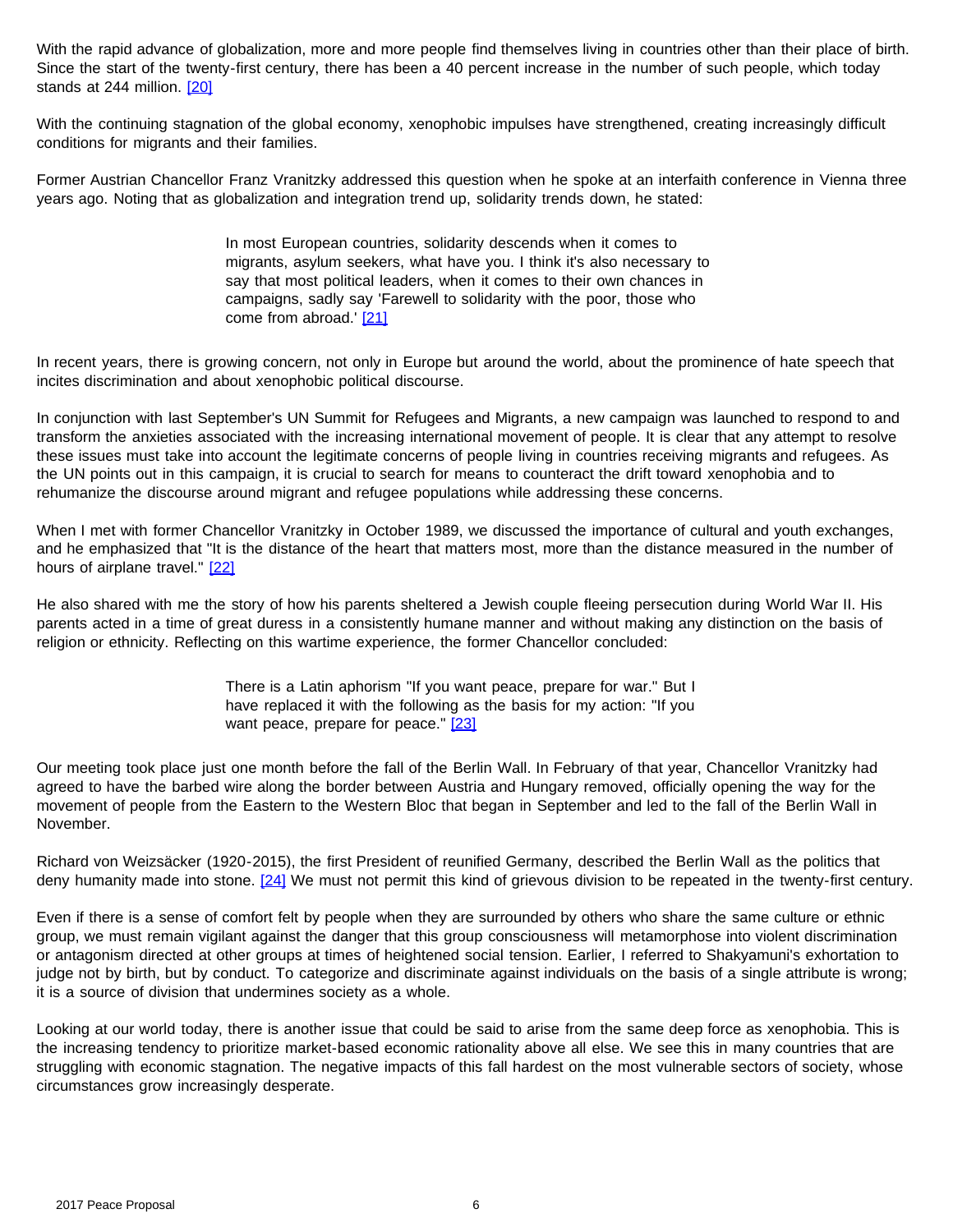It is certainly a fact that the pursuit of economic rationality has unleashed energies that have driven growth. But this is just part of the picture. When the prioritization of economic rationality becomes entrenched, even the weightiest judgments are made in a semi-mechanical fashion, with little consideration given to the desires and well-being of the people actually living in society.

Xenophobic thinking is propelled by a stark division of the world into good and evil. It leaves no room for hesitation or scruple. In the same way, when the pursuit of economic rationality has no counterbalancing consideration of the human element, a psychology is unleashed that is ready to extract even the most extreme sacrifices from others.

The economist Amartya Sen offers some important guideposts for thinking about this issue in his writings on social justice. In developing his analysis, Sen focuses on the distinction between two different words used to convey the idea of justice in ancient Sanskrit literature on ethics and jurisprudence: *niti* and *nyaya*.

<span id="page-6-0"></span>According to Sen, *niti* relates to the propriety of institutions, rules and organizations, whereas *nyaya* concerns what emerges and how, and in particular "the lives that people are actually able to lead."  $[25]$  He emphasizes that "the roles of institutions, rules and organization, important as they are, have to be assessed in the broader and more inclusive perspective of *nyaya,* which is inescapably linked with the world that actually emerges, not just the institutions or rules we happen to have." [\[26\]](#page-23-2)

<span id="page-6-1"></span>Further, Sen compares the politics of the ancient Indian King Ashoka with those of Kautilya, the principal adviser to Ashoka's grandfather. Kautilya was the author of a celebrated work on political economy, and the focus of his interest was political success and the role of institutions in realizing economic efficiency.

<span id="page-6-2"></span>In contrast, Ashoka's politics were always focused on the behavior and actions of individuals. According to Sen, Ashoka's thought included a conviction that "social enrichment could be achieved through the voluntary good behaviour of the citizens themselves, without being compelled through force." [\[27\]](#page-23-2)

Ashoka's stance developed through his deepening faith in Buddhism, to which he turned after being tormented by regret at seeing the carnage he had wrought through his invasion of another state.

The idea of the Middle Way is foundational to Buddhism. If we think of this in relation to the concept of *nyaya,* it indicates a constant and conscientious attention to the impact of one's actions on others, with the question of human happiness or misery serving as the overarching criterion.

<span id="page-6-3"></span>*Niti,* for its part, occupies an important position within contemporary society. As Sen points out, "Many economists today do, of course, share Kautilya's view of a venal humanity." [\[28\]](#page-23-2) Here the overwhelming emphasis is numeric: on the growth rate or maximization of profit. The vulnerable in society, because their interests are difficult to quantify, are often neglected or even discarded.

Xenophobia and hate speech divide the world into the binary of us and them, which are made to correspond to good and evil.

What kind of social anchoring is available to resist both the forces of xenophobia that deepen the divisions within society and the pursuit of economic rationality that is indifferent to the sacrifices of the vulnerable? I believe the answer is to be found in strong connections between people, the kind of friendship that brings into view the concrete image of another in our hearts.

To quote the renowned British historian Arnold J. Toynbee (1889-1975), with whom I conducted an extended dialogue:

In my experience the solvent of traditional prejudice has been personal acquaintance. When one becomes personally acquainted with a fellow human being, of whatever religion, nationality, or race, one cannot fail to recognize that he is human like oneself. [\[29\]](#page-23-2)

<span id="page-6-4"></span>Over the course of my efforts to engage in exchanges and interactions with people from different parts of the world, it has been a palpable sense of the invaluable nature of friendship that has remained with me. Each of the almost eighty dialogues I have published over the years has evidenced a yearning for peace shared across differences of faith and life experience; they are each the crystallization of friendship and a common wish to communicate the lessons of history to the emerging generation.

The conditions facing immigrants came up as a topic in my discussions with two American scholars, Dr. Larry Hickman and Dr. Jim Garrison, both past presidents of the John Dewey Society. This was when we discussed the pioneering social activism carried out by Jane Addams (1860-1935) in the US around the turn of the twentieth century.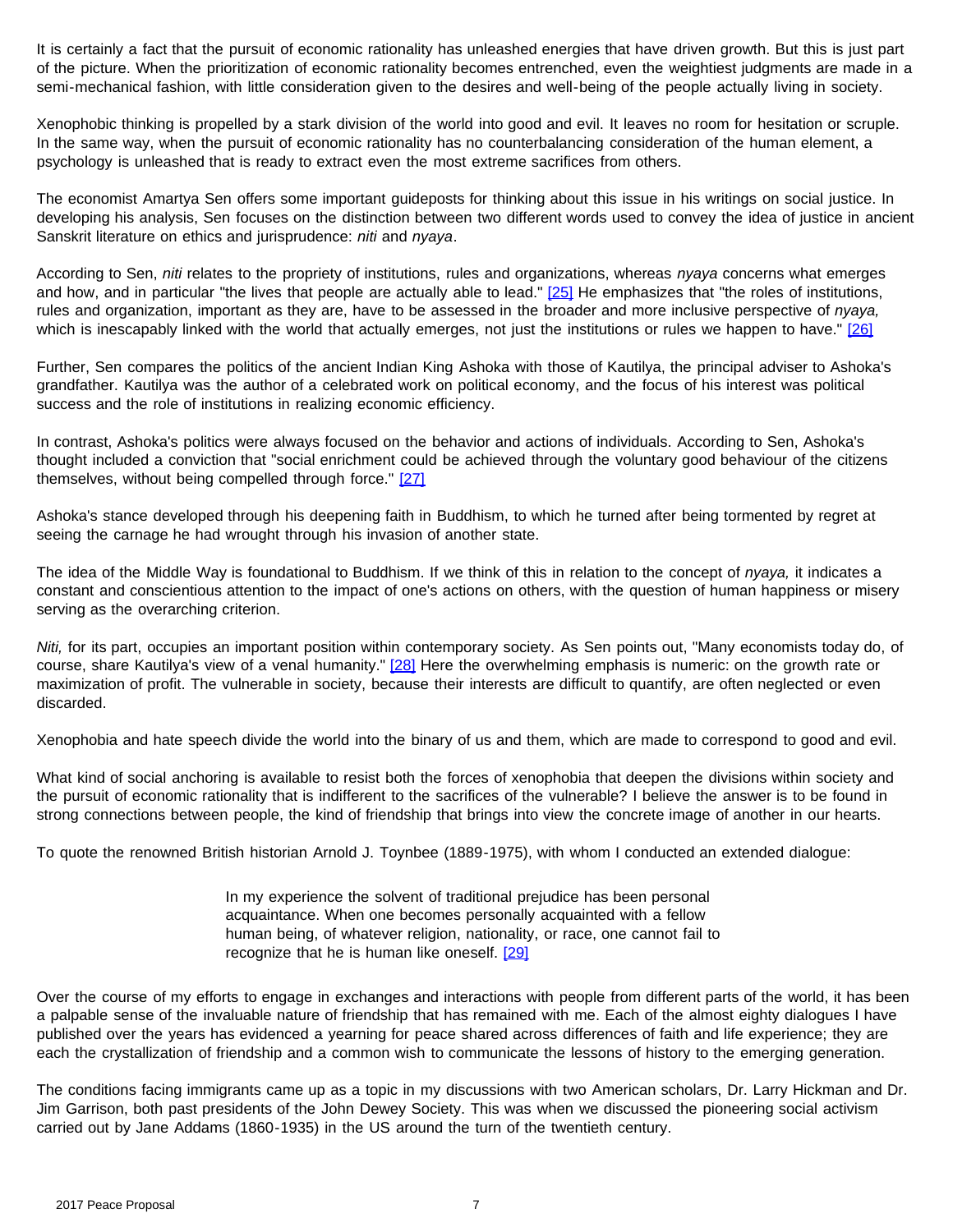After visiting and being impressed by Toynbee Hall, a welfare facility in London named incidentally after Dr. Toynbee's uncle, she decided to establish a similar facility in her home country. Most of the people living around Hull House in Chicago were impoverished immigrants. According to a biography of Addams, Hull House was described as:

> . . . a sort of island offering an opportunity of breathing more freely to many immigrants. Here, they can speak their own language, play their music, live their culture . . [\[30\]](#page-23-3)

<span id="page-7-0"></span>With the help of Addams and her associates, these immigrants were able to establish the foundations of their new life in the United States.

Addams was always motivated by the belief that there is greater value to be realized in bringing people together than in driving them apart. The young people who were inspired by her went on to become the first generation of social scientists and social workers. Through their persistent research and fieldwork, the legal framework of support for immigrants and the impoverished was reformed.

Dr. Hickman noted that Addams' activities offer important lessons to us as we face the challenges of our increasingly globalized world. I wholeheartedly agree.

<span id="page-7-1"></span>One of the people who worked with Addams at Hull House said they had no grand hopes of improving the whole world, but always simply wanted to be friends to those who were lonely. [\[31\]](#page-23-3)

Addams herself appears to have embraced the same credo. She encouraged her colleagues to become friends and neighbors to those in need.

> They can teach us what life really is. We can learn where our boasted civilization fails. [\[32\]](#page-23-3)

<span id="page-7-2"></span>One-to-one interactions and friendship can stir people and move them in the depths of their being.

Former Indonesian president Abdurrahman Wahid (1940-2009) warned against being swept away by conceptualizations of conflict that are often loudly bruited in society. For many years, the late president led a large Muslim movement in Indonesia. He denied the inevitability of clashes between civilizations and stressed that the greatest challenge is that of overcoming our misunderstandings and the preconceptions of others. [\[33\]](#page-23-3)

<span id="page-7-3"></span>In our dialogue, he repeatedly voiced his sense of the importance of friendship. He touched on his own experience of studying overseas and expressed his strong hopes for the outcome of such youth exchanges. "My sincere wish is that they will not become individuals who think solely of their self-interest but are concerned about the interests of society and act to promote world peace and harmony." [\[34\]](#page-23-3)

<span id="page-7-4"></span>Based on my own experience of establishing bonds of friendship with individuals of differing religious and cultural backgrounds in an effort to build a greater solidarity for peace, I can deeply appreciate the significance of his words.

In 1996, I founded the Toda Institute for Global Peace and Policy Research to perpetuate the legacy of Josei Toda and his vision of global citizenship and of a world free from nuclear weapons. The Iranian-born peace scholar Dr. Majid Tehranian (1937-2012), with whom I had a long-standing friendship, honored us by serving as the institute's first director.

The world is not simply a collection of states, nor is it composed solely of religions and civilizations. Our living, breathing world is woven of the endeavors of countless human beings who may share particular backgrounds but no two of whom are the same.

To view and judge others only through the prism of religion or ethnicity distorts the rich reality we each possess as individuals. In contrast, when we develop a deep appreciation, through our individual friendships, of each other's unique value, differences of ethnicity or religion are illuminated by the dignity and worth of that friend and shine as the value of diversity.

The magnetic field of friendship can enable the functioning of an inner compass when we have lost our sense of direction and help us right society when it seems to be veering off course.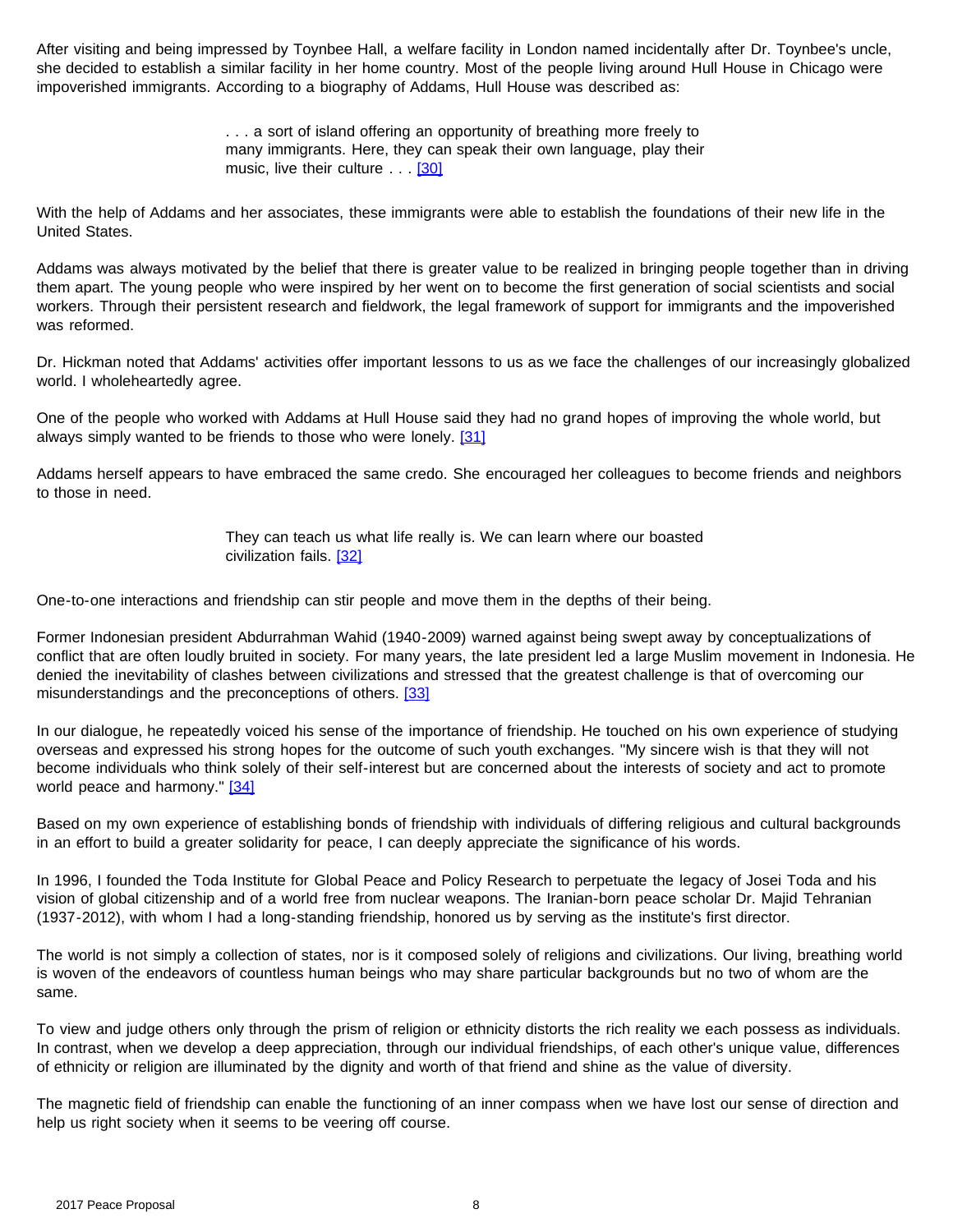This is the reasoning underlying the SGI's consistent and active efforts to encourage civil society exchanges, particularly among youth, fostering the face-to-face encounters from which genuine friendship grows. The bonds of friendship provide a basis from which to resist the currents of hatred and incitement at times of heightened tensions between countries or deepened conflict between religious traditions. Envisaging the faces of individual friends, determined not to allow society to become a place where they would feel unwelcome, we can work to create a transformation from conflict to coexistence, starting in our immediate environment. We hope to enable the global emergence of a generation of people committed to peace who build bridges of friendship and disrupt the chain reactions of hatred and violence.

More than anything, there is a joy that resides in conversation with a friend. Friendship makes the exchange of words itself a pleasure and a source of encouragement. It supports us and brings forth the courage to confront the most difficult situations.

A rising tide of friendship within the younger generation cannot fail to transform society. It is my confident expectation that friendship among youth will powerfully turn back the sullied currents of divisiveness and give birth to a vibrant culture of peace based on profound respect for diversity.

## **Engaging youth and women in the Sustainable Development Goals (SDGs)**

The third challenge I'd like to address is that of enhancing the capacity of communities to meet and respond positively to even the most trying events or circumstances.

The SDGs differ from the MDGs in many aspects, but what I consider to be particularly important is the fact that they were adopted with considerable input from civil society.

<span id="page-8-0"></span>In the process of developing the SDGs within the UN, there was a concerted effort to engage in dialogue with a range of stakeholders, including women and youth. Surveys were taken regarding priority areas of engagement, in which more than seven million people participated. Some 70 percent of respondents were under thirty years of age. [\[35\]](#page-23-3) Many areas of concern that ranked high in the surveys, such as education, healthcare and job opportunities, were incorporated in the SDGs.

The 2030 Agenda for Sustainable Development notes the significance of this in the following language:

Millions have already engaged with, and will own, this Agenda. It is an Agenda of the people, by the people, and for the people--and this, we believe, will ensure its success. [\[36\]](#page-23-3)

<span id="page-8-1"></span>In the proposal I wrote on the occasion of the 2012 Rio+20 conference, which was the starting point for the drafting of the SDGs, I expressed my strong hope that they would at their core be this kind of people's agenda. I did this because I felt that it would be difficult to build momentum for the achievement of any of the goals without large numbers of people personally identifying with the issues.

<span id="page-8-2"></span>Another distinguishing feature of the SDGs as a people's agenda is that they take a new approach based on the awareness that the issues facing us "are interrelated and call for integrated solutions." [\[37\]](#page-23-3) This differs somewhat from the MDGs, where themes such as the eradication of poverty or hunger were promoted on a more stand-alone basis.

The SDGs seek to generate virtuous cycles in which progress made toward one goal enables progress on multiple other fronts. For example, if progress is made in securing safe sources of water (Goal 6), this will lead to a reduction in the number of people suffering from infectious or other diseases (Goal 3). It will also reduce the burden on women, who had spent many hours each day providing water for their families, thus opening new employment opportunities for them (Goal 5), making it possible to escape extreme poverty (Goal 1) and enabling their children to attend school (Goal 4).

Known as the Nexus Approach, this was researched at the United Nations University and experimentally implemented in a number of regions before the launch of the SDGs. This approach aims to discover the interconnections among the 169 targets across the 17 areas that comprise the SDGs and to realize simultaneous progress toward their achievement.

The SDGs also include a number of areas that were not covered in the MDGs, such as climate change and income inequality. It is important to remember, however, that all of these problems are ultimately human in origin and must therefore be amenable to resolution through human efforts. If by taking action we can make substantive progress in one area, that progress can be leveraged toward accelerating progress on other challenges.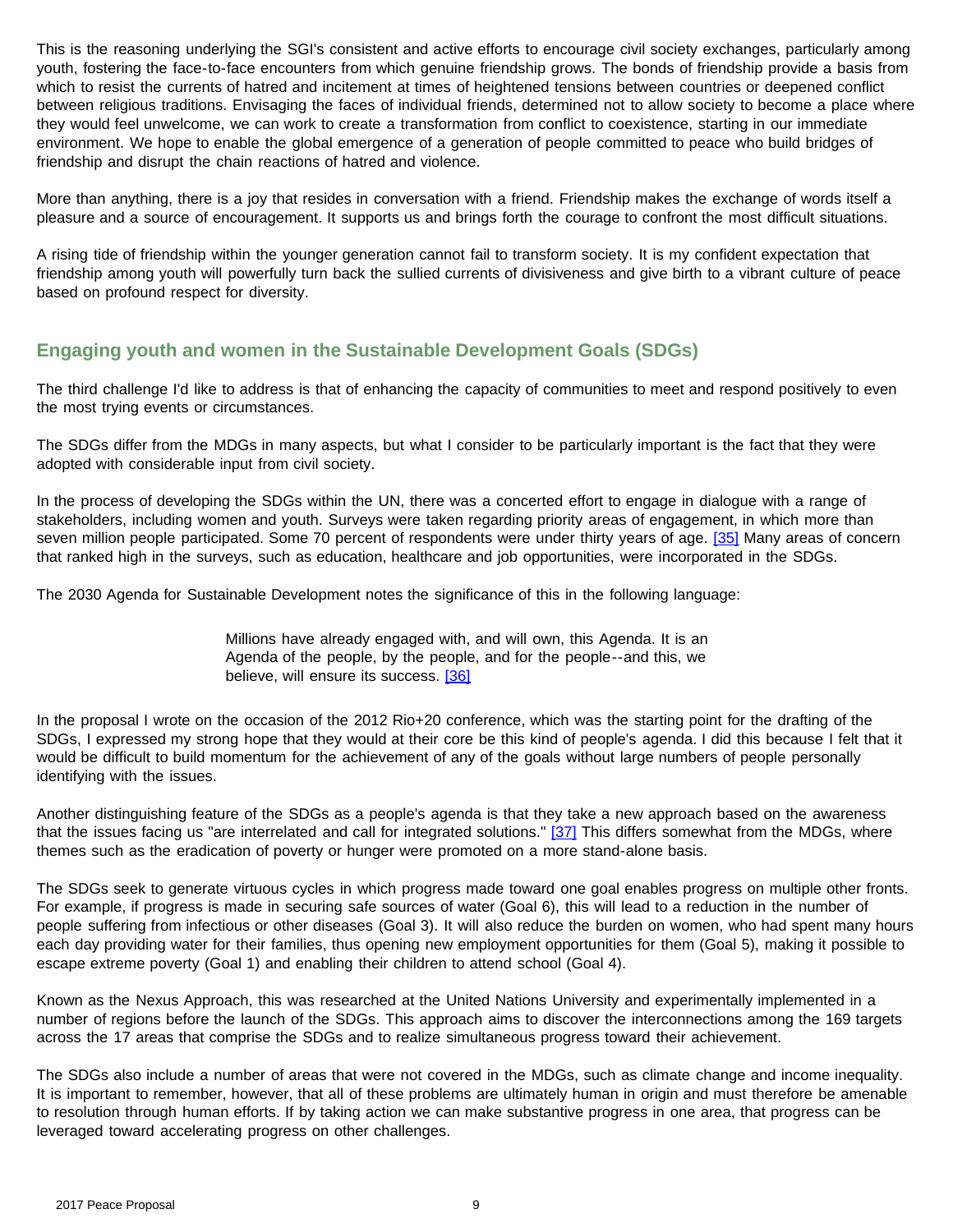Within the Mahayana Buddhist tradition, the teaching that deluded impulses, or earthly desires and sufferings, are essential to enlightenment suggests the kind of dynamism that is required here. It calls for reorienting our understanding of the nature of human happiness. Happiness is not the outcome of eliminating or distancing ourselves from the desires and impulses that give rise to suffering. It is instead vital that we grasp the reality that enlightenment--the strength and wisdom to forge a path to a better life--continues to exist within us even in the midst of anguish and pain.

The problem is not simply one of suffering but of how we face that suffering and the kinds of action we take in response.

<span id="page-9-1"></span><span id="page-9-0"></span>In his commentary on a passage in the Lotus Sutra that reads, "It [the Lotus Sutra] can cause living beings to cast off all distress, all sickness and pain. It can unloose all the bonds of birth and death," [\[38\]](#page-23-3) Nichiren writes, "we should take the words 'cast off' in the sense of 'becoming enlightened concerning'" [\[39\]](#page-23-3) (i.e., to clearly see the nature of).

Here Nichiren encourages us not to avert our eyes from the realities that surround us but to confront them head-on. By clearly understanding the nature of our circumstances, we can transform ourselves just as we are, from someone tormented by anguish into someone who creates their own happiness. Further, Buddhism teaches that these waves of transformation propagate through the web of interconnectedness within which we live, potently impacting our immediate surroundings and society as a whole.

The theme of not being entrapped in a situation but rather transforming that situation by proactively creating new connections was used by the philosopher Hannah Arendt (1906-75) when discussing the authentically human (*humanitas*). Referencing the concept "venture into the public realm" discussed by Karl Jaspers, who was also her mentor, she argued that the authentically human cannot be attained in isolation, but "only by one who has thrown his life and his person into the 'venture into the public realm." [\[40\]](#page-23-4)

<span id="page-9-2"></span>Arendt describes this venture as the act of "weav[ing] our strand into a network of relations." While acknowledging the uncertainty of the result--"What comes of it we never know"--Arendt expresses her strong confidence on the following point:

> [T]his venture is only possible when there is trust in people. A trust- which is difficult to formulate but fundamental--in what is human in all people. Otherwise such a venture could not be made. [\[41\]](#page-23-4)

<span id="page-9-3"></span>This trust is, as Arendt stresses, fundamental and is directed not only at ourselves and others in our immediate environment; it is also trust in the sense of facing the world in which we live without ever losing hope.

Last year, the United Nations Entity for Gender Equality and the Empowerment of Women (UN Women) highlighted examples of women who are promoting the realization of the SDGs by taking action for others, often in very challenging circumstances, under the theme "From where I stand." Among them is a solar engineer active in her village in Tanzania. Despite having a disability, she worked hard to develop her skills and continues to put her knowledge to use for her fellow villagers. At first, very few of the men respected her as an engineer, but when she installed solar equipment in their homes, bringing light to them, and repaired equipment when it was broken, she began to enjoy the respect of more and more men.

> Before our village used to be in darkness once the sun had set, but now there is light. Just now two children came to take the solar lantern that I fixed for them. They had big smiles on their faces. Tonight they will be able to do their homework. [\[42\]](#page-23-4)

<span id="page-9-4"></span>I think this is an excellent example of a virtuous cycle advancing the SDGs as the people's agenda. Through the empowerment of one woman, not only was renewable energy made available to the people in a Tanzanian village but there was a discernible change in attitudes toward women, and children gained access to greater opportunities to study.

This woman's work, quiet yet invaluable, demonstrates what Arendt spoke of in "weav[ing] our strand," improving conditions in the place you stand now. Here I see the true brilliance of an authentic humanity.

The ability to solve problems is not something reserved for special people: It is a path that opens before any of us when we face reality head-on, taking up some aspect of its weighty burden and acting with persistence. Our capacity to overcome difficulties is unleashed as we turn anguish and concern into determination and action.

Young people in particular are blessed with a fresh sensitivity and a passionate seeking for ideals. Their energy can catalyze chain reactions of positive change as they forge bonds of trust among people.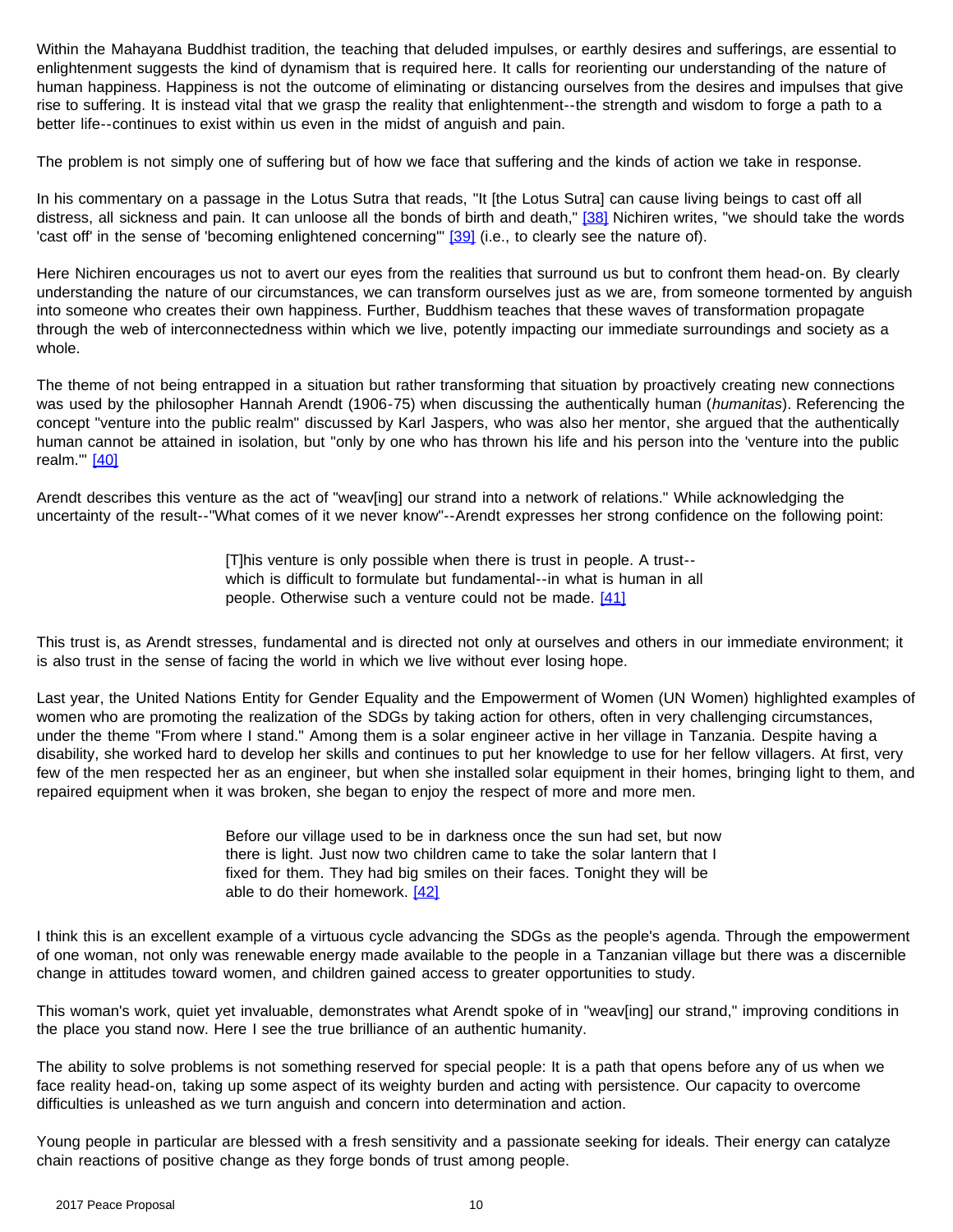Youth have been at the heart of the SGI's peace activities since the days of President Toda and his declaration calling for the abolition of nuclear weapons. These young people reject the prevalent sense of powerlessness that afflicts contemporary society and convinces people that their actions cannot bring about change. They are energetically engaged in action rooted in the confidence that their present circumstances are the very conditions that will enable them to fulfill a unique mission.

Three years ago, the youth members in Japan initiated the "SOKA Global Action" peace campaign. They have undertaken activities to assist the spiritual and psychological reconstruction in the regions of Japan impacted by the March 2011 earthquake and tsunami disaster. They have also worked to build ties of friendship with their Asian neighbors while seeking to build a culture of peace and promoting the abolition of nuclear weapons.

#### **The Mapting App**

The Mapting App ("mapping" and "acting") is an app created to track and map activities that contribute to actualizing the Sustainable Development Goals (SDGs) that was launched at the United Nations in November 2016. The app was developed jointly by the Soka Gakkai International (SGI) and the Earth Charter International (ECI), who have cooperated for over 15 years in the creation of awareness-raising exhibitions that promote education for sustainable development.

<span id="page-10-0"></span>The app aims to engage youth in the challenge of making the 17 SDGs a reality by the target date of 2030 by allowing them to post photos or videos of any act, project or idea that promotes achievement of the SDGs and share these on a world map. The app acts as an educational tool and a vehicle for inspiring users to take action and share solutions, thus changing the focus from the problems we are facing to the solutions that exist.

To participate, visit: *[www.mapting.org](http://www.mapting.org/)*

SGI youth around the world are taking on the challenge of transforming reality in such fields as ecological integrity, human rights education and nonviolence. Some activities have specific linkages with the SDGs. For example, in November of last year, the SGI cosponsored an event titled "Youth Boosting the Promotion and the Implementation of Sustainable Development Goals (SDGs)" at UN Headquarters. Dr. David Nabarro, the UN Secretary-General's Special Adviser on the 2030 Agenda for Sustainable Development, told participants:

[W]e have to make sure there's space for young people everywhere to be part of this movement for sustainable development. . . [Y]oung people want to work together with joy, they want to trust each other. [\[43\]](#page-23-4)

His words resonate with our commitment to achieving the SDGs. To imagine that young people are only moved to respond to immediate threats is to do them a grave disservice. They advance in the confidence that there is joy and hope to be shared in rising to meet and surmount each challenge.

Although there is no legal obligation to achieve the SDGs, they are imbued with the hope of transforming our world. When a growing number of young people make the realization of that hope their personal vow and take action based on it, efforts to achieve all of the goals will be greatly energized.

Members of the SGI, with a focus on young people, will continue to strive to catalyze

chain reactions of positive change in order to resolve the full spectrum of issues--from those found in local communities to the threats facing our planet.

### **Abolishing nuclear weapons: Moving past deterrence**

Next, I would like to offer concrete proposals regarding three priority areas crucial to the realization of the peaceful, just and inclusive societies that are the aim of the SDGs:

- 1. Prohibiting and abolishing nuclear weapons;
- 2. Responding to the refugee crisis; and
- 3. Building a culture of human rights.

With regard to the first of these, in December 2016 the United Nations General Assembly adopted a historic resolution calling for the start of negotiations on a legally binding instrument to prohibit nuclear weapons. The resolution calls for a first conference to be convened at the end of March and a second from mid-June to early July, both at UN Headquarters, and encourages participating governments to exert their best efforts for the early conclusion of a treaty.

<span id="page-10-1"></span>In our world today, there are still more than 15,000 nuclear warheads. [\[44\]](#page-23-4) Progress toward nuclear disarmament has stalled, while plans for modernization of nuclear arsenals have progressed. The threat posed by nuclear weapons is, if anything, growing.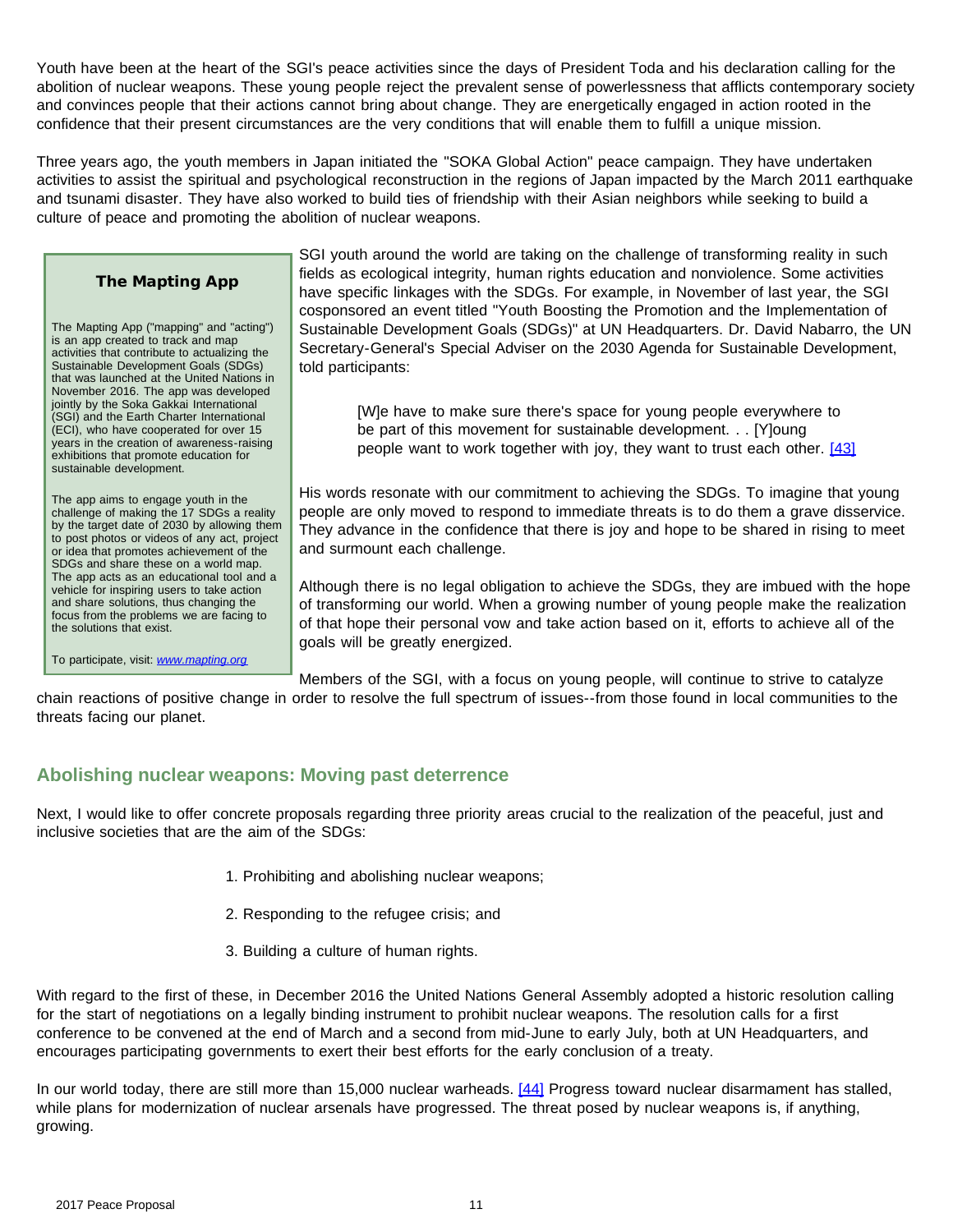US President John F. Kennedy (1917-63) used an anecdote set in ancient Greece to warn us of this danger. The sword of Damocles, in the form of the threat of unimaginable destruction wrought on humanity and the global environment, remains suspended above our heads. It is not a thing of the past. Rather, as the General Assembly resolution emphasizes, the need to solve the nuclear issue is "all the more urgent." [\[45\]](#page-23-4)

<span id="page-11-0"></span>In this regard, I would like to make several proposals.

The first is for the earliest possible holding of a US-Russia summit in order to reinvigorate the nuclear disarmament process. A truly weighty responsibility bears down on the shoulders of these two leaders, whose countries possess massive nuclear arsenals that threaten the lives of everyone living on Earth with the potential to reduce to ash the civilizations humanity has forged over the millennia.

Ever since tensions dramatically heightened between the two countries over the situation in Ukraine three years ago, the chill in bilateral relations has been such that it has been compared to a new Cold War. Since the 2011 entry into force of the New START Treaty, nuclear disarmament negotiations have been at a standstill, and there are questions regarding the status of the treaty from 2018 on, when the present round of reductions is slated to be completed.

Donald J. Trump, who was inaugurated as US President on January 20, called Russian President Vladimir Putin after his election victory, and in their conversation they agreed to aim for an improvement in bilateral relations. I strongly hope that the leaders of these two countries, which between them possess more than 90 percent of the world's nuclear stockpiles, will engage in earnest discussions about the nuclear weapons issue and work toward an easing of tensions.

<span id="page-11-1"></span>More than twenty-five years since the end of the Cold War, the policy of nuclear deterrence is still in effect, and approximately 1,800 nuclear weapons are on high alert, meaning they can be launched at an instant's notice. [\[46\]](#page-23-4)

Let us consider the significance of this fact.

In a recent speech, former US Secretary of Defense William J. Perry recounted an episode from his time as Under Secretary of Defense in the Carter Administration. He spoke of the shock of receiving a late-night emergency communication from the watch officer at the North American Aerospace Defense Command (NORAD) indicating that 200 Soviet missiles were in flight heading toward the US. Although this was quickly understood to be a false alarm, had this information been accurate, the President of the United States would have had only minutes to make the momentous decision whether or not to launch a counterstrike. [\[47\]](#page-23-4)

<span id="page-11-2"></span>The logic of deterrence requires that even if one in no way desires nuclear war, one must be able to demonstrate the readiness to retaliate at any time as a means of forestalling an enemy strike. Further, in order to prove that this is not just a matter of words, the capacity for an immediate counterstrike must be maintained. Under these conditions, one's guard cannot be let down even for a moment, and the threat of imminent nuclear war becomes a constant and unavoidable burden. This, I think, describes the reality of nuclear deterrence that started in the Cold War era and continues to this day.

Looking back, when second Soka Gakkai president Josei Toda made his declaration calling for the abolition of nuclear weapons in 1957, the contours of the nuclear deterrent posture were taking definitive shape. Both the US and the Soviet Union were testing hydrogen bombs in an escalating competition to create ever more powerful weapons, and there was a shift in the focus of delivery systems from bombers to ballistic missiles.

In August 1957, one month before President Toda made his declaration, the Soviet Union successfully tested an intercontinental ballistic missile (ICBM), giving it the capacity to launch and direct a nuclear weapon strike against any location on Earth. Further, on September 6, just two days before his declaration, disarmament negotiations focused on the reduction and prohibition of nuclear weapons that had been conducted under UN auspices for nearly six months collapsed. Intensive deliberations involving the US, the United Kingdom, France, the Soviet Union and also Canada had failed to produce agreement, and the negotiations were indefinitely suspended.

# **Toda's call for nuclear abolition**

Second Soka Gakkai president Josei Toda made his historic declaration calling for the abolition of nuclear weapons on September 8, 1957, at a meeting of 50,000 members of the Soka Gakkai youth division at Mitsuzawa Stadium in Yokohama, Japan. In his address he declared: "Although a movement calling for a ban on the testing of nuclear weapons has arisen around the world, it is my wish to go further, to attack the problem at its root. I want to expose and rip out the claws that lie hidden in the very depths of such weapons." Toda denounced nuclear weapons as the embodiment of absolute evil and believed that their use must be condemned, not from the standpoint of ideology, nationality or ethnic identity but from the universal dimension of humanity and our inalienable right to live. His appeal to young people to take up this challenge stands today as the starting point for the global peace activities of the SGI.

To read the declaration, visit: *[www.joseitoda.org/vision/declaration/](http://www.joseitoda.org/vision/declaration/)*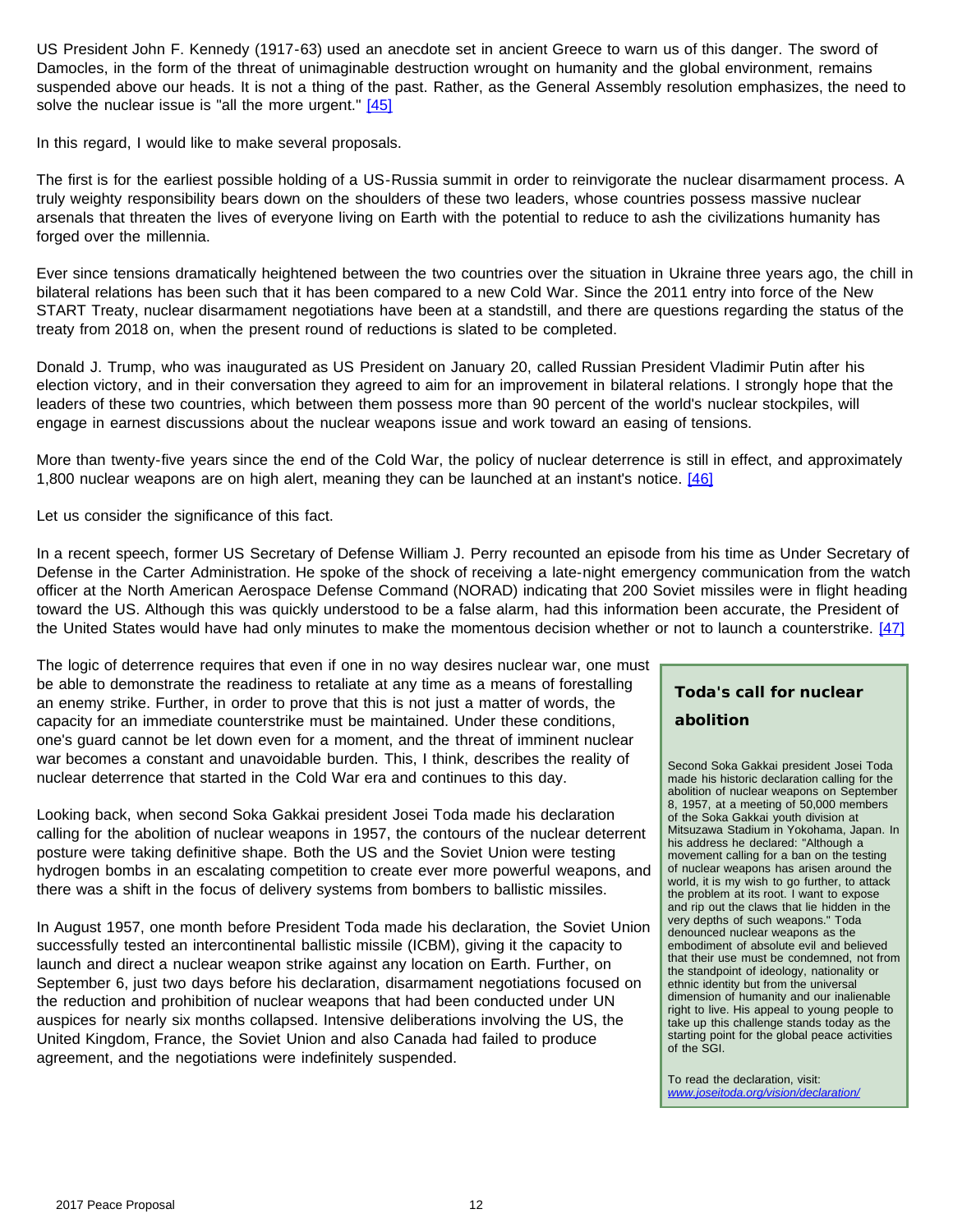President Toda identified the deterrence doctrine as the underlying reason for the ceaseless race to build more of these weapons that can wreak catastrophe on humankind. He saw that justifications for the possession of nuclear weapons--that they represented a deterrence force that maintained peace--focused solely on protecting the countries possessing them, while remaining coldly indifferent to the immense sacrifices that would be exacted from the greater part of humankind.

<span id="page-12-0"></span>This is why he stated that his goal was "to expose and rip out the claws" [\[48\]](#page-23-4) --that is, to confront and overcome the underlying thinking that justifies the possession of nuclear weapons.

The US-Soviet nuclear confrontation was compared at the time to "two scorpions in a bottle." [\[49\]](#page-23-4) What was largely forgotten was that many countries other than the nuclear-weapon states were also in the same bottle, along with their several billion inhabitants. Likewise, the sting-or-be-stung confrontation has obscured the critical reality of the apocalyptic nature of nuclear weapons, which makes them fundamentally different from all others.

<span id="page-12-1"></span>By stating that "we, the citizens of the world, have an inviolable right to live," [\[50\]](#page-23-5) Toda sought to dispel the illusions surrounding nuclear deterrence theory. He declared that it was impermissible for any country to threaten this right and that the use of nuclear weapons can never be justified.

Deterrence theory truncates people's range of thought. Proponents believe simply in the efficacy of deterrence and refuse to consider the catastrophic outcome should deterrence fail. Likewise, they refuse to face the reality that, irrespective of deterrence, a nuclear detonation through accident or malfunction is always a possibility.

This failure to think things through to their logical conclusion equally affects those under the extended deterrence of the socalled nuclear umbrella.

The reality is that each of the ribs that compose this nuclear umbrella is in fact a sword of Damocles. This inhumane doctrine of national security is premised on the willingness to inflict the misery of Hiroshima and Nagasaki on the people of another country. Should the launch button ever be pushed and a nuclear exchange begin, irreparable damage would be suffered not only by the parties to the conflict but by neighboring countries and Earth as a whole.

The logic of deterrence places the security of one's own country on one side of the scales of justice, on the other side of which are the lives of vast numbers of ordinary citizens and the living ecology of the entire planet.

If we consider this in the context of Amartya Sen's discussion of justice which I touched on earlier, security policies that seek to prevent a nuclear attack from another country could be said to correspond to the *niti* form of justice with its emphasis on the legitimacy of the objective. In light of the *nyaya* conception of justice focused on the legitimacy of the outcome--that is, what actually happens to people and their lives--it becomes clear that there is no way to justify nuclear weapons-based security doctrines premised on the loss of millions of lives and the destruction of the global ecology.

The right of self-defense against military attack is recognized in the UN Charter, and the validity of a *niti* perspective on security cannot, in light of international law, be dismissed out of hand. But I would like to challenge the thinking that accepts nuclear weapons as a continuing necessity.

Throughout human history, the idea of deterrence has been used to justify the possession and development of ever newer and more lethal weapons. But as humankind's history of nearly ceaseless war demonstrates, deterrence has broken down and conflict has been the result on innumerable occasions. How can we be confident that deterrence, which has failed so often in the past, will prove infallible in the case of nuclear weapons?

<span id="page-12-2"></span>In his recent work *Five Myths About Nuclear Weapons,* Ward Wilson has pursued this question. Wilson reviews humanity's 6,000-year history of war and group violence. To look at just the sixty years after the end of World War II is, in his words, to claim to have detected a trend based on 1 percent of the data. He comments, "Particularly when one is dealing with a phenomenon that is apparently deeply rooted in human nature, this seems incautious." [\[51\]](#page-23-5) He asserts that proper consideration of this question requires the kind of millennial perspective developed by Arnold J. Toynbee that takes in the rise and fall of multiple civilizations.

Indeed, it is precisely because deterrence is something deeply rooted in human nature that we need to confront head-on the great risks that lie hidden in its depths.

The idea of the inherent dignity of life has been developed in Buddhism through just such an in-depth exploration of human nature, and I believe it is pertinent in this regard. I would like to quote the following words of Shakyamuni, attributed to him when he was mediating a conflict between two tribes over water rights.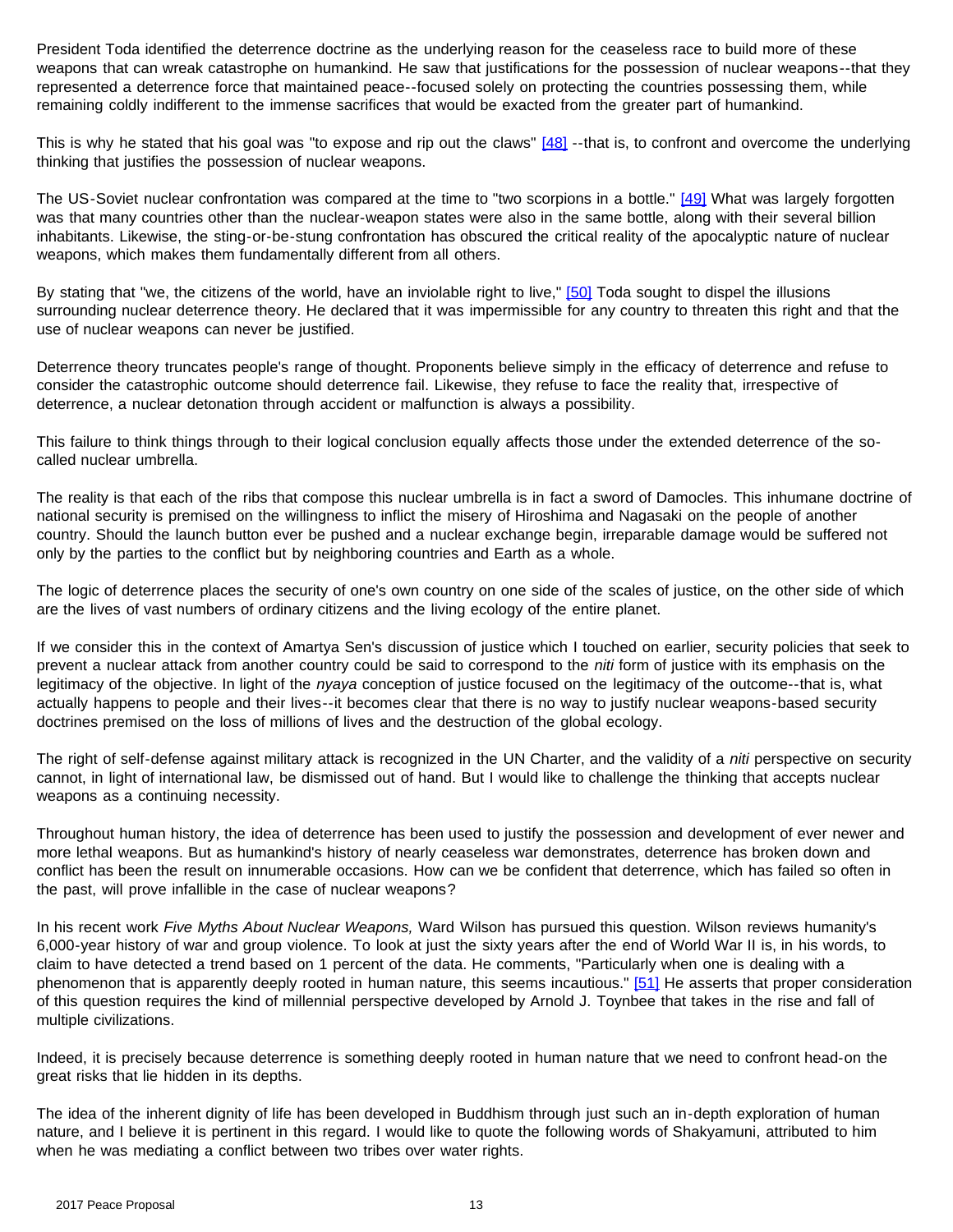<span id="page-13-0"></span>It is noteworthy how Shakyamuni observes the workings of the hearts of those facing a hostile confrontation: They did not take up arms in fear of the opponent, but rather were filled with fear the moment they took up arms. While they might have felt rage toward an adversary that was trying to take their water, they were not possessed by fear. But the moment they were armed, prepared to strike deadly blows against their adversaries, their hearts were filled with dread.

<span id="page-13-1"></span>Longtime contributing editor to the *Washington Post* David Emanuel Hoffman eloquently depicted how such fear-driven psychology almost produced a particularly nightmarish scenario during the Cold War. [\[53\]](#page-23-5)

In the early 1980s, Soviet leaders began to draw up plans for a system that would function even after a nuclear attack had destroyed the country's political leadership as well as the normal military chain of command. More than anything, they feared losing the ability to retaliate. They envisioned a fully automatic, computer-driven system that would guarantee a retaliatory strike under any circumstance. The project was eventually modified, however, because the military rejected the idea of launching a nuclear strike without the involvement of any human element. Instead, the decision-making authority was to be transferred to surviving officers in deep bunkers.

In other words, a nuclear retaliatory system that could not be stopped by human agency was actually being planned in the final years of the Cold War. Although this never went beyond the conceptual stage, this ultimate form of deterrence embodies the deep-seated fear that arises from the possession of nuclear arms.

Last October marked the thirtieth anniversary of the Reykjavík Summit, a milestone that initiated the process that brought the Cold War to an end.

When General Secretary Mikhail Gorbachev of the Soviet Union proposed a meeting with US President Ronald Reagan (1911- 2004) in Iceland's capital, the halfway point between Washington and Moscow, he bore in mind the Chernobyl disaster that had taken place six months previously and which had left him deeply concerned about the risks of nuclear war. Similarly, President Reagan is said to have found the idea of maintaining peace through the threat of mass slaughter by nuclear war intolerable.

Because both leaders harbored grave concerns about nuclear weapons, their discussions advanced to the point that they were on the brink of agreeing to their complete elimination. Although in the end they could not reach that agreement, the following year they concluded the Intermediate-Range Nuclear Forces (INF) Treaty, setting in motion the process of nuclear disarmament.

Now is the time for the United States and Russia to return to the spirit of Reykjavík and find common ground toward global peace.

<span id="page-13-2"></span>The UN conference that will negotiate a treaty for the prohibition and eventual abolition of nuclear weapons, scheduled to start in March, includes in its agenda measures to reduce and eliminate the risk of nuclear weapon detonation resulting from accident or mistake. [\[54\]](#page-23-5) The United States and Russia have repeatedly experienced such risks throughout and even following the Cold War. I urge the leaders of these two countries to engage in dialogue toward taking their weapons off high alert and to make significant new progress in nuclear arms reduction.

## **Prohibiting nuclear weapons: The legacy of Hiroshima and Nagasaki**

My next proposal regarding the prohibition and abolition of nuclear weapons is that Japan, recognizing its historical responsibility and mission as the only country in the world to have experienced a nuclear attack in wartime, should work assiduously to achieve the broadest possible participation in the upcoming negotiations, including that of states that possess or rely on nuclear weapons.

In recent years, the cities of Hiroshima and Nagasaki have contributed to keeping the nuclear weapons issue in the public eye by hosting a series of diplomatic meetings and welcoming the visits of foreign dignitaries.

During the eighth Non-Proliferation and Disarmament Initiative (NPDI) Ministerial Meeting held in Hiroshima in April 2014, foreign ministers of nuclear-dependent countries including Australia, Germany and the Netherlands were able to hear the testimony of hibakusha (atomic bomb survivors). The meeting issued a Joint Statement which stressed that the ongoing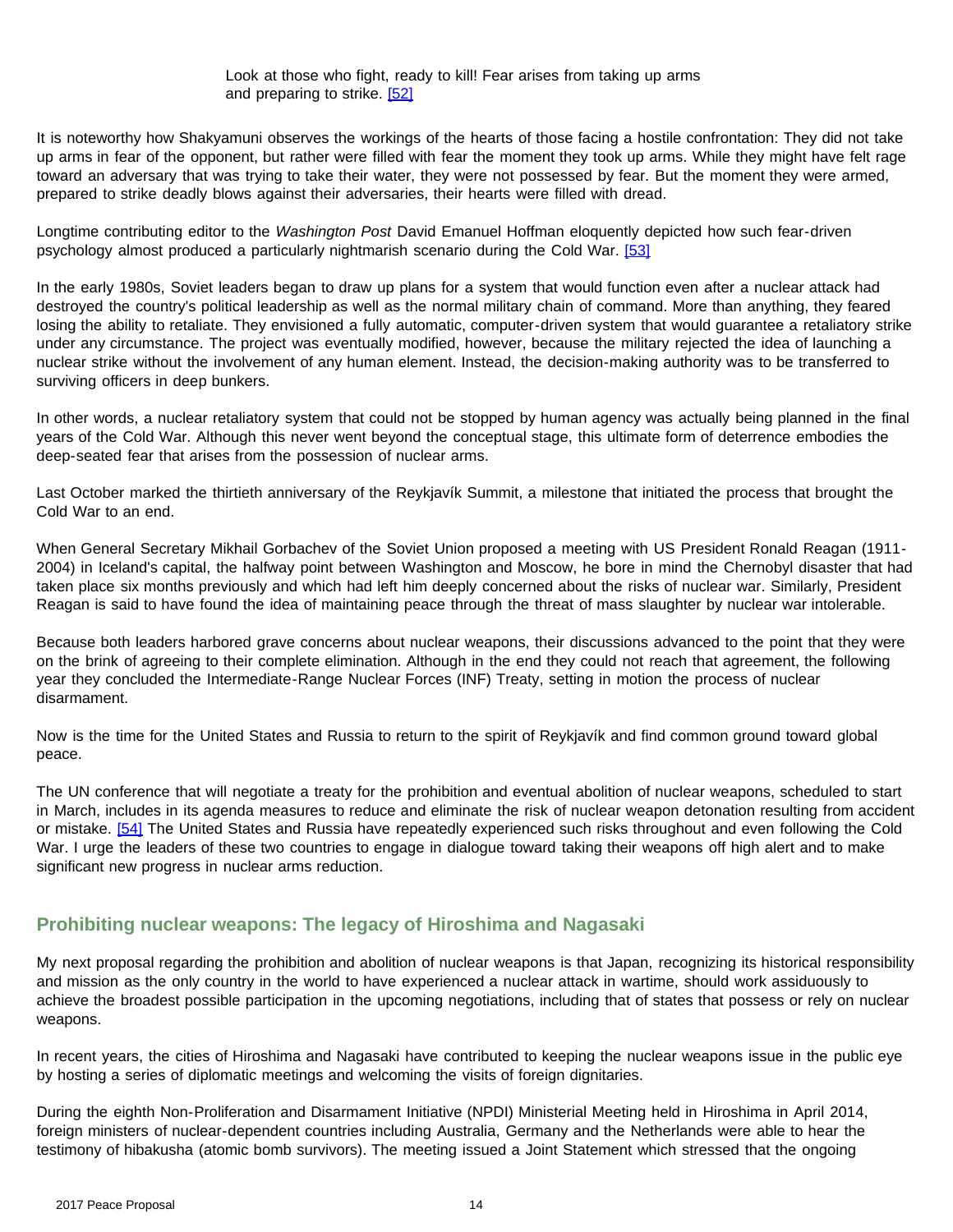<span id="page-14-0"></span>discussion on the humanitarian impact of nuclear weapons should be "a catalyst for a united global action towards the goal of a world free of nuclear weapons." [\[55\]](#page-23-5)

Then, in April 2016, the G7 Foreign Ministers' Meeting was held in Hiroshima. On that occasion, the foreign ministers of the United States, the United Kingdom and France--nuclear-weapon states--and Germany, Italy, Canada and Japan--nucleardependent states--visited the Atomic Bomb Dome. The meeting adopted the Hiroshima Declaration on Nuclear Disarmament and Non-Proliferation, which concludes, "We share the deep desire of the people of Hiroshima and Nagasaki that nuclear weapons never be used again." [\[56\]](#page-23-5)

<span id="page-14-2"></span><span id="page-14-1"></span>Finally, in May 2016, US President Barack Obama visited Hiroshima, the first incumbent American president to do so. He stated, "[A]mong those nations like my own that hold nuclear stockpiles, we must have the courage to escape the logic of fear, and pursue a world without them." [\[57\]](#page-23-5)

Japan should encourage the states that have participated in these discussions in Hiroshima and Nagasaki and as many others as possible to take part in the upcoming multilateral nuclear disarmament negotiations.

It can be anticipated that the negotiations will face the kind of obstacles encountered by the 2015 Review Conference of the Parties to the Treaty on the Non-Proliferation of Nuclear Weapons (NPT) where failure to bridge the divide between the nuclearweapon and non-nuclear-weapon states made the adoption of a consensus outcome document impossible.

However, all states certainly share a fundamental appreciation of the importance of the NPT and concern about the catastrophic consequences of nuclear weapons. This provides the basis on which states can find common ground and reframe the nuclear weapons debate.

In this connection, there are important lessons to be learned from the negotiations leading up to the Paris Agreement, which marked a turning point in the effort to combat climate change. The breakthrough that made the agreement possible was the result of focusing on the shared goal of a low-carbon future, a desirable outcome for all states, rather than on the question of responsibility for having caused climate change or for responding to it.

A similar approach could be taken for nuclear weapons. The work of establishing a treaty prohibiting the production, transfer, threat of use or use of these weapons should be viewed as a global enterprise with the goal of preventing the horrors of nuclear war from ever again being experienced by any country. Earnest efforts must be made to find a way to reach a consensus based on this vision.

# <span id="page-14-3"></span>**Non-Proliferation Treaty and Article VI**

The Treaty on the Non-Proliferation of Nuclear Weapons (NPT) is a landmark international treaty whose objective is to prevent the spread of nuclear weapons and weapons technology, promote cooperation in the peaceful uses of nuclear energy and further the goal of achieving nuclear disarmament and general and complete disarmament. The treaty represents the only binding commitment in a multilateral treaty to the goal of disarmament by the nuclear-weapon states. It entered into force in 1970 and was extended indefinitely in 1995. Currently, a total of 191 states have joined the NPT, including five nuclearweapon states, which means that more countries have ratified the NPT than any other arms limitation and disarmament agreement.

Article VI of the treaty states that "Each of the Parties to the Treaty undertakes to pursue negotiations in good faith on effective measures relating to cessation of the nuclear arms race at an early date and to nuclear disarmament, and on a treaty on general and complete disarmament under strict and effective international control."

As stated in its preamble, the adoption of the NPT was motivated by an awareness of "the devastation that would be visited upon all mankind by a nuclear war" and of the need to "safeguard the security of peoples." [\[58\]](#page-23-5)

The fundamental stance of the upcoming conferences is thus fully congruent with the NPT. A treaty prohibiting nuclear weapons would not supplant the NPT, but rather reinforce it as an implementation of Article VI, which requires the pursuit of good faith negotiations leading to complete nuclear disarmament.

What is crucial here is to ensure the participation of as many states as possible in order to identify points of confluence between national security and defense concerns and the quest for a world without nuclear weapons.

The first Preparatory Committee for the 2020 NPT Review Conference is scheduled to meet in Vienna in May. Along with a focus on the obligation to realize nuclear disarmament stipulated in Article VI, there should be an effort to mutually acknowledge the security concerns of all states and to exchange views on the steps required by all parties to address those concerns. If these deliberations were to feed into the negotiations on a treaty to prohibit nuclear weapons to be convened in June in New York, this would be beneficial to all states. Ensuring linkages with the NPT Review Conference deliberations and bridging the gap between different perspectives will help make the negotiations truly constructive.

The issue of nuclear weapons is a crucial one that has confronted the UN since its founding more than seventy years ago. The complexities surrounding the upcoming negotiations on their prohibition should not be underestimated. However, I am confident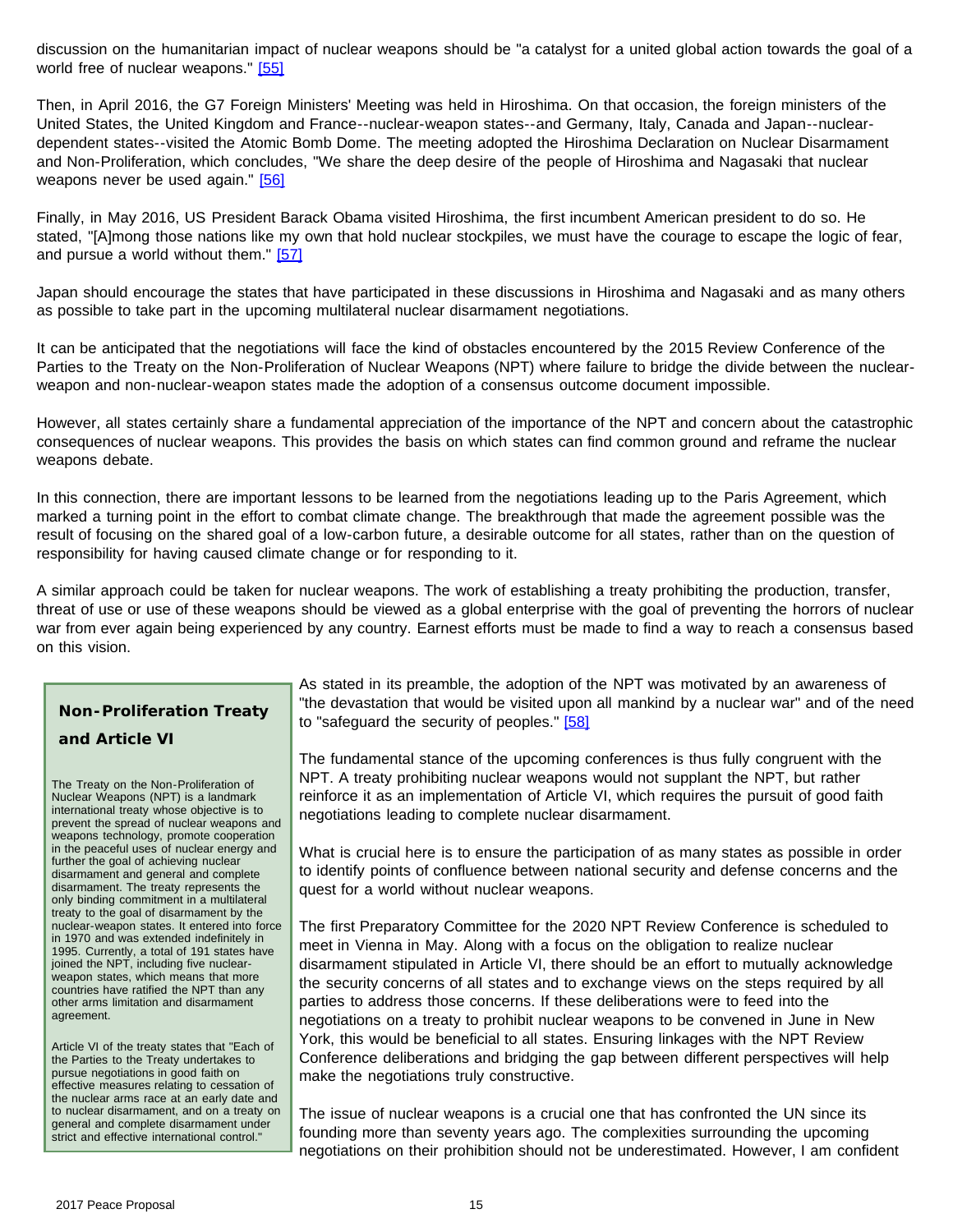that if states continue to earnestly pursue dialogue, it will be possible to build irreversible momentum toward a world without nuclear weapons.

A high-level UN conference on disarmament is slated to be held no later than 2018. The adoption of a treaty outlawing nuclear weapons would enhance conditions for initiating a process of major reductions in current nuclear stockpiles, leading to their eventual elimination.

#### **A people's declaration for a world without nuclear weapons**

My third proposal on prohibiting and abolishing nuclear weapons is for the full spectrum of civil society actors to generate statements directed toward the upcoming negotiations. Together, these would constitute a people's declaration for a world without nuclear weapons and serve as a popular basis for a treaty prohibiting them.

Civil society can play a vital role in clarifying and giving a human face to problems that are deeply relevant to all people across national borders but would otherwise only be addressed within the context of national policy. This in turn can encourage concerted action on a global scale.

The Russell-Einstein Manifesto, issued by a group of the world's leading scientists on July 9, 1955, to highlight the dangers of nuclear weapons, set a pioneering example:

> We shall try to say no single word which should appeal to one group rather than to another. . .

We appeal as human beings to human beings: Remember your humanity, and forget the rest. [\[59\]](#page-23-5)

<span id="page-15-1"></span><span id="page-15-0"></span>As these words demonstrate, the Manifesto is an expression of shared human sentiment rather than the logic of nations or states. In this way, readers are encouraged to view nuclear weapons as a danger "to themselves and their children and their grandchildren," [\[60\]](#page-24-0) rather than in a national context.

The landmark advisory opinion regarding the threat or use of nuclear weapons delivered by the International Court of Justice (ICJ) in July 1996 was the outcome of a powerful campaign waged by civil society in the form of the World Court Project. "Declarations of public conscience" by some four million people in forty languages were presented to the ICJ at the outset of the hearings.

The ICJ found that the threat or use of nuclear weapons is generally incompatible with international law and clearly affirmed that states have an obligation to pursue and conclude negotiations leading to complete nuclear disarmament.

Now, more than two decades later, a UN conference to negotiate a treaty prohibiting nuclear weapons will soon be convened. Now is the time for civil society to express strong support for the conference and build momentum to establish the treaty as a form of people-driven international law.

This conference became a reality through not only the diplomatic efforts of countries seeking the resolution of the nuclear weapons issue but also the committed work of individuals and groups from various fields, including hibakusha from Hiroshima, Nagasaki and throughout the world, as well as scientists, doctors, lawyers, educators and people of faith.

<span id="page-15-2"></span>Individuals and groups can take action in many forms, such as issuing statements that would be part of a people's call for a world without nuclear weapons or holding grassroots events on the significance of the treaty in order to broaden public support. Each of these actions will ensure "the participation and contribution of international organizations and civil society representatives," [\[61\]](#page-24-0) as called for in the UN resolution that mandated the conference, in this way serving to underpin the eventual treaty. This will provide invaluable support that enhances the efficacy and universality of the treaty by demonstrating in tangible form the deeply committed nature of popular sentiment, including in the nuclear-weapon and nuclear-dependent states.

There are a multitude of voices calling for such action. For example, more than 7,200 cities in 162 countries and territories- including nuclear-weapon and nuclear-dependent states--are members of Mayors for Peace, an international body that calls for the total abolition of nuclear weapons.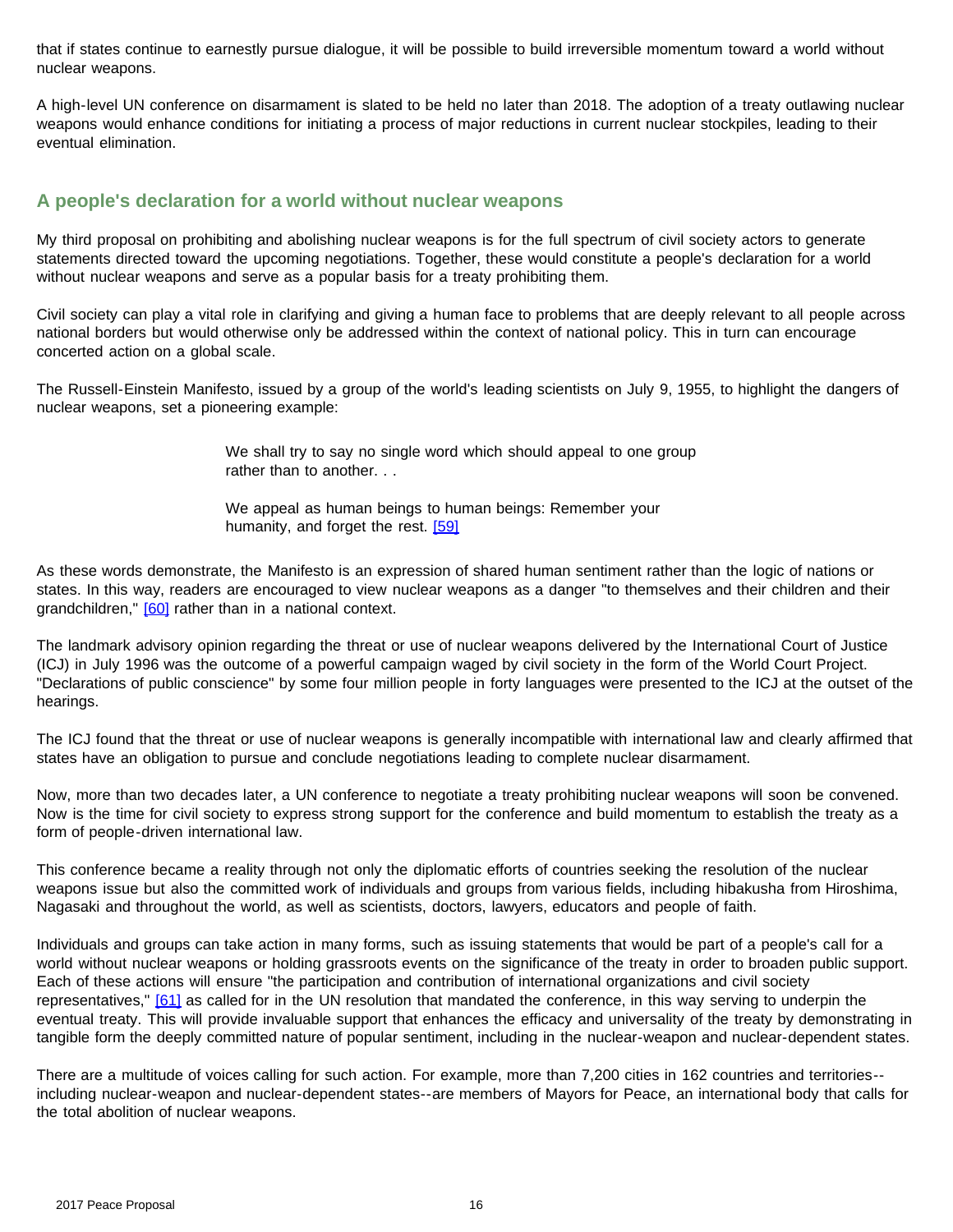<span id="page-16-0"></span>Here I am again reminded of the words of Dr. Pérez Esquivel, who once presented a bronze sculpture of his own making to the city of Hiroshima. He emphasized in our dialogue that "peace is the dynamic that gives meaning and life to humanity." [\[62\]](#page-24-0)

Can a security regime that depends on nuclear weapons for its maintenance exhibit that kind of dynamic? I am convinced that the answer is no; it requires, rather, the peace that is realized when people come together across all differences in a shared commitment to the dignity of life.

The SGI launched the People's Decade for Nuclear Abolition in 2007 as part of our peace movement rooted in President Toda's 1957 declaration calling for the abolition of nuclear weapons.

"Everything You Treasure--For a World Free From Nuclear Weapons," an exhibition launched in collaboration with the International Campaign to Abolish Nuclear Weapons (ICAN), has been shown around the world. We also gathered more than five million signatures in 2014 in support of Nuclear Zero, a global campaign calling for good faith efforts for nuclear disarmament.

# **International Youth Summit for Nuclear Abolition / Amplify**

The International Youth Summit for Nuclear Abolition took place in Hiroshima on August 28–30, 2015, attended by 30 youth activists from more than 20 countries, including both nuclear-weapon and non-nuclear-weapon states, to discuss future strategies aimed at eradicating nuclear weapons. The summit resulted in the declaration of a Youth Pledge, which was presented to the UN Secretary-General's Special Envoy on Youth. Steering committee members included representatives of International Campaign to Abolish Nuclear Weapons (ICAN), Mines Action Canada, the Nuclear Age Peace Foundation, PAX, the Women's International League for Peace and Freedom and the SGI.

The Amplify Network was subsequently created as an international network of young leaders in the field of nuclear abolition. The network's principal aim is to amplify the call for complete nuclear abolition by raising awareness and encouraging action in communities and countries around the world. It supports members' efforts by providing information and resources about the issues and by enabling young people to connect with other youth taking action around the world.

<span id="page-16-1"></span>To find out more, visit: *[www.amplifyyouth.org](http://www.amplifyyouth.org/)*

We took part in drafting joint statements under the aegis of Faith Communities Concerned about the Humanitarian Consequences of Nuclear Weapons, which were submitted to the Open-ended Working Group (OEWG) on nuclear disarmament and the UN General Assembly First Committee, which deals with disarmament and international security, last year.

In August 2015, the SGI co-facilitated an International Youth Summit for Nuclear Abolition in Hiroshima. Amplify, an international network of youth dedicated to the abolition of nuclear weapons, was established in 2016 to carry forward the work of the summit.

This summer, the SGI will hold a youth summit for the renunciation of war in Kanagawa Prefecture, the site of Toda's antinuclear declaration, to commemorate its sixtieth anniversary.

The conviction underpinning our efforts over the past decade was expressed in a working paper we submitted to the OEWG in May 2016, which is on record as an official UN document:

[Nuclear weapons] erode the meaning of human life and impede our ability to look to the future with hope. . . At the heart of the nuclear weapons issue is the radical negation of others--of their humanity and their equal right to happiness and life. . . The challenge of nuclear disarmament is not something that concerns only the nuclear-weapon States; it must be a truly global enterprise involving all States and fully engaging civil society. [\[63\]](#page-24-0)

In order to make the UN negotiations starting in March a forum for this kind of truly global enterprise, we are determined to do our utmost, working with like-minded individuals and groups, to bring together and amplify the voices of civil society.

# **Restoring hope in the lives of refugees**

The second priority area that I would like to focus on is the need to implement relief programs designed to enable refugees to live with hope.

<span id="page-16-3"></span><span id="page-16-2"></span>It is estimated that the number of people who have been forced to leave their homes due to armed conflict or fear of persecution has grown rapidly, to approximately 65.3 million. [\[64\]](#page-24-0) In particular, as the civil war in Syria continues into its sixth year, the resulting humanitarian crisis has become extremely grave. To date, more than 300,000 Syrians have been killed and more than half the population displaced out of fear and want; some 4.8 million people have fled the country to seek asylum. [\[65\]](#page-24-0)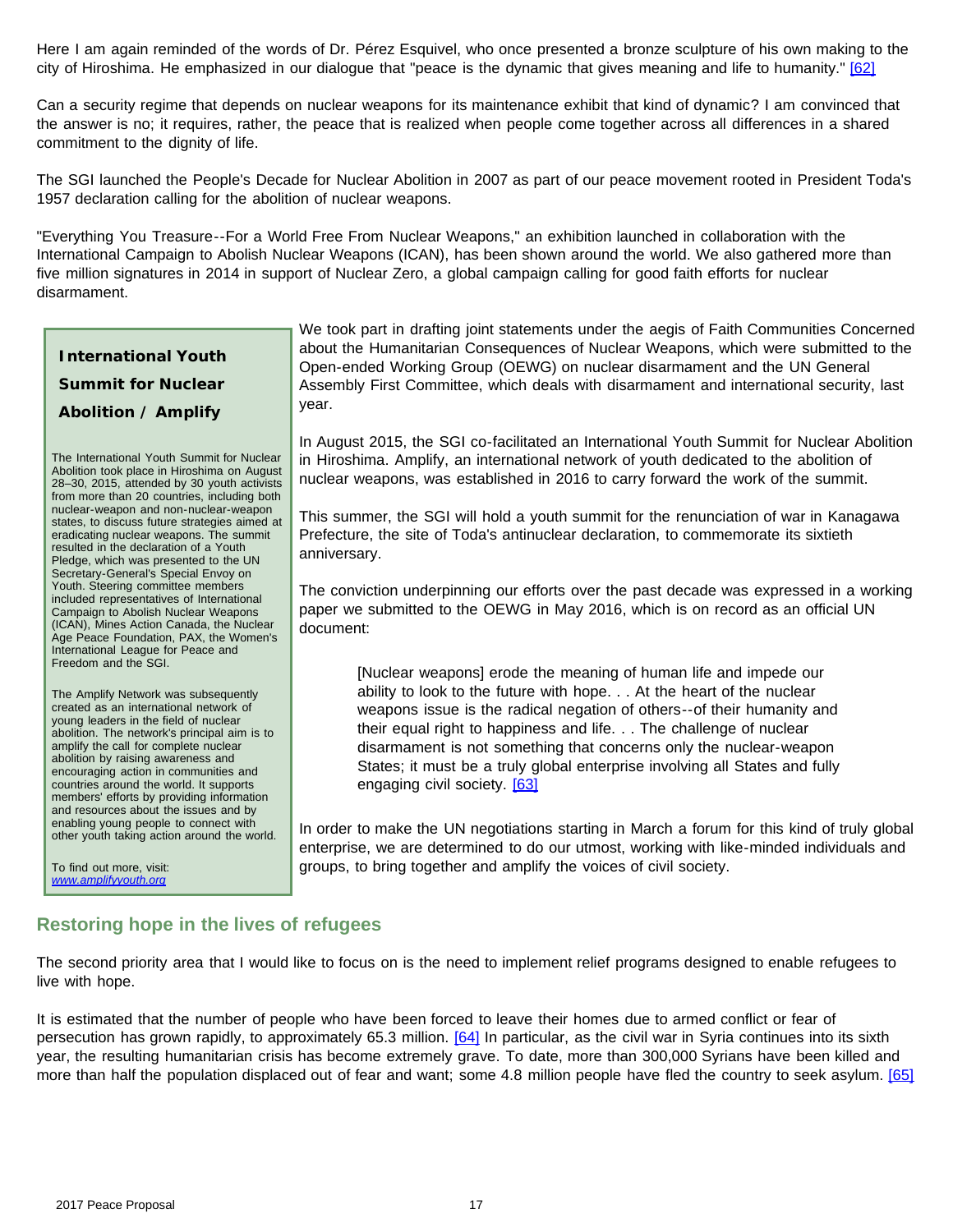<span id="page-17-0"></span>UN Secretary-General António Guterres, after his official appointment at the General Assembly in October 2016, stated that his first priority in office would be related to peace. He noted, "a surge in diplomacy for peace is the best way to . . . help us limit human suffering in all dimensions." [\[66\]](#page-24-0)

On December 30 last year, a cease-fire agreement came into effect, and the UN Security Council adopted a resolution supporting the cease-fire and calling on all parties to observe it. It is still too early, however, to say whether the civil war can be brought to an end.

New peace talks are scheduled for February under the auspices of the UN. I fervently wish that under the leadership of Secretary-General Guterres, who for many years served as the UN High Commissioner for Refugees, the international organization and relevant nations will together work out a way to bring an end to the conflict as soon as possible.

<span id="page-17-1"></span>In parallel with these diplomatic efforts, another pressing priority Mr. Guterres identifies is that all countries assume "full solidarity with those in need of protection that are fleeing those horrible conflicts." [\[67\]](#page-24-0)

Such solidarity was a key focus of the World Humanitarian Summit in Istanbul, Turkey, in May last year. As was highlighted at the Opening Ceremony, it is essential that we try to put ourselves in the place of people whose lives have been abruptly uprooted by conflict and who, day after day, find themselves facing impossible choices: Under the constant threat of airstrikes, do you choose to stay where you live or do you flee from danger and take your family great distances in search of refuge? Aware of the potentially lethal dangers of an attempted sea crossing, holding onto the faintest of hopes for a better life, do you go in search of a boat or do you stay where you are? When your children get sick as you flee, do you use your limited funds for medicine or for food for the whole family?

We must remind ourselves that these people who are living with extreme uncertainty in desperate circumstances are our fellow human beings, no different from us. It is just that they were born in different countries and have different backgrounds and life stories.

At the summit, which brought together a large number of participants from all sectors including civil society, the importance of pursuing humanitarian and development agendas in a coordinated and comprehensive manner as well as enhancing the resilience of refugee and host communities was affirmed.

Enhancing resilience is a focal point of the exhibition "Restoring Our Humanity," produced for and first shown at the Istanbul Summit. In co-organizing this exhibition, the SGI sought to convey the message that strengthening resilience is a key element in the work of building a world where no one is left behind.

# **"Restoring Our Humanity"**

<span id="page-17-2"></span>The "Restoring Our Humanity" exhibition was jointly created by the SGI and the Asian Disaster Reduction and Response Network, and produced in response to the first World Humanitarian Summit (WHS) held in Istanbul, Turkey, in May 2016. The summit was organized to address current humanitarian crises that result mainly from conflicts and disasters. Grounded in the belief that each individual's actions and awareness can make a difference, the 20 panel exhibition was created to encourage viewers to think about what they can do at individual, community and even global levels to address the collective humanitarian challenges the world faces. It calls on viewers to reaffirm their commitment to humanity and work together toward humanistic solutions, starting from their immediate surroundings. It reflects input from people on the front lines of humanitarian crises such as aid workers, disaster-affected communities and refugees.

As an approach to realize that goal, I would like to propose that the United Nations take the initiative in developing a new aid architecture that would be a partnership for resolving humanitarian challenges and protecting human dignity. This would enable forcibly displaced persons to work in fields that contribute to enhancing resilience and promoting the achievement of the SDGs in host communities.

The most recent survey shows that 86 percent of the refugees receiving support from the Office of the United Nations High Commissioner for Refugees (UNHCR) are being hosted in developing countries located near conflict zones. [\[68\]](#page-24-0) These countries, which are already confronting various SDG-related challenges such as poverty, health and sanitation, now find themselves having to respond to the inflow of refugees. As was confirmed at the Humanitarian Summit last year, what is needed here is to provide integrated support in the fields of development and humanitarian assistance.

A project that the United Nations Development Programme (UNDP) is implementing in Ethiopia provides a good model. Since last year, Ethiopia, which has accepted more than 730,000 war-affected people from neighboring countries, has been suffering from its worst drought in more than thirty years. [\[69\]](#page-24-0) While helping enhance local management of natural resources and supporting rehabilitation of community infrastructure, the project has been able to reduce tensions between refugees and local populations through efforts to promote peaceful coexistence.

<span id="page-17-3"></span>Faced with the seemingly ceaseless growth in the size of refugee populations, it is clear that the stability and development of host societies is essential if displaced persons are to enjoy any stability in their lives.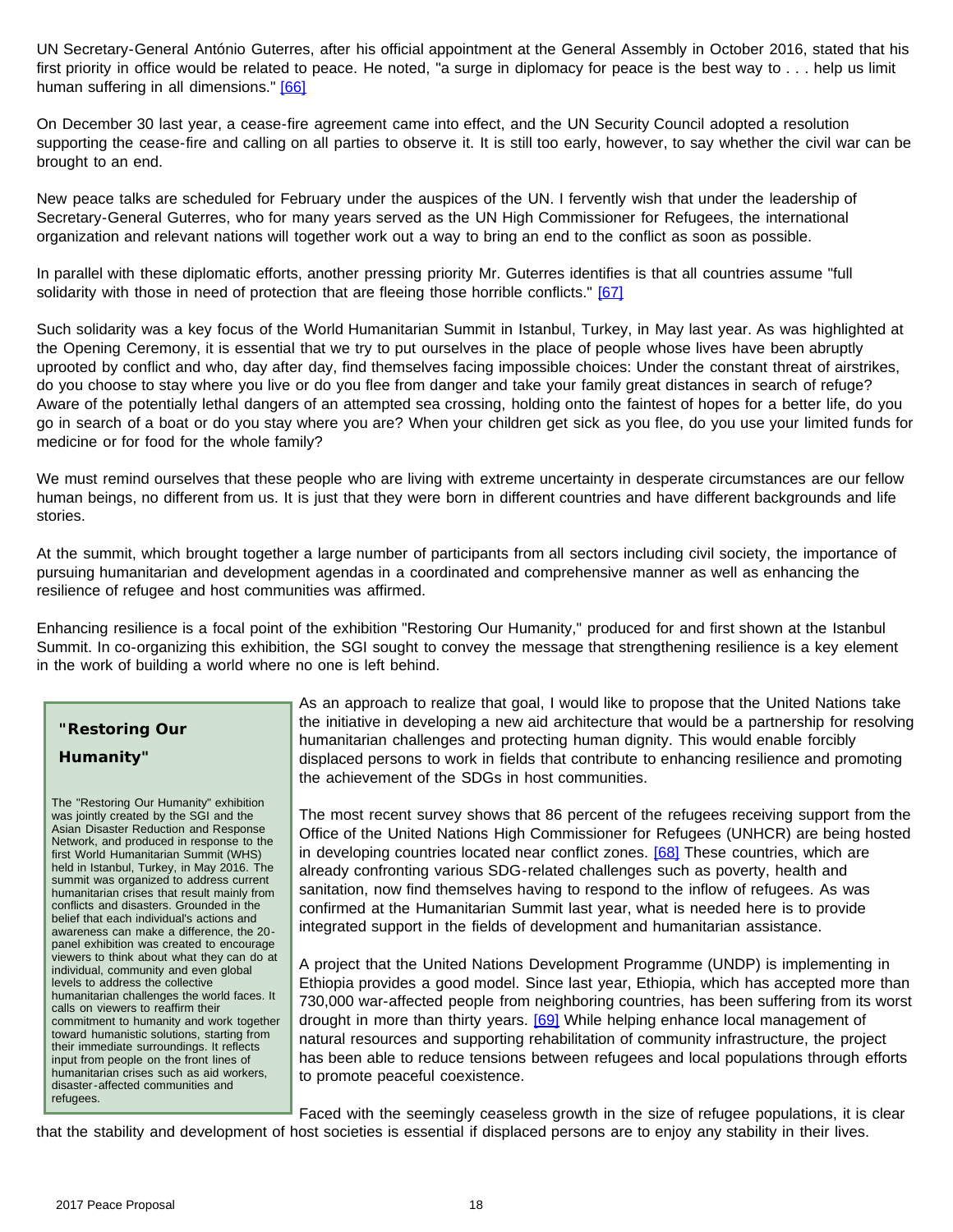In terms of confronting SDG-related challenges, developed and developing countries have much in common. In both cases, efforts to promote sustainable agriculture and prevent food shortages, to implement renewable energy infrastructure and to provide medical, healthcare and sanitation services will create new work opportunities for large numbers of people.

<span id="page-18-0"></span>Last year, International Labour Organization (ILO) Director-General Guy Ryder called for a "New Deal" for refugees as he reiterated the importance of providing employment opportunities for forcibly displaced persons. [\[70\]](#page-24-1) One form of this could bring together humanitarian and development initiatives, with the UN and member states actively cooperating to create vocational training and skill acquisition programs related to the SDGs for refugees and asylum-seekers.

Work is of course a crucial means of sustaining one's livelihood; at the same time, it gives meaning to life and is an endeavor to inscribe positive proof of one's existence in society.

<span id="page-18-1"></span>Former Chair of the Sydney Peace Foundation Dr. Stuart Rees, with whom I have recently published a dialogue, maintains that securing employment is an imperative in realizing social justice. In our dialogue, he shared his conviction that as a growing number of people are losing work, they are "being denied the profound human sense of self-worth that comes from work; either in the sense of earning one's keep, having the satisfaction of achieving something, or making a contribution to society." [\[71\]](#page-24-1) He further stated that this represents a fundamental threat to human dignity.

In our discussion, we reviewed the impact of the New Deal programs that US President Franklin D. Roosevelt (1882-1945) launched in response to the massive unemployment triggered by the Great Depression, which started in 1929. Under the New Deal, in addition to the building of dams and other infrastructure projects, the Civilian Conservation Corps was established to maintain and improve national parks and forests. More than three million young people participated in the program, and over two billion trees were planted. Through these activities, participants were able to regain their self-esteem and the sense of being useful to and contributing to other people and society. Further, to this day these national parks and forests continue to function to preserve biological diversity and ecological integrity while serving an important function in absorbing greenhouse gases.

Learning from such successful examples, I believe that it is time to devise a framework that will expand employment opportunities for refugees while serving to concretely advance the achievement of the SDGs.

Having experienced great difficulties and suffering, forcibly dislocated persons should have the capacity to relate to and encourage people in a variety of adverse and challenging circumstances. By having the chance to engage in work that advances SDG projects in the countries that hosted them, refugees will be able to contribute to reconstruction efforts in their countries of origin when they return after the cessation of armed conflict.

At the UN Summit for Refugees and Migrants held in September last year, it was declared that global compacts on refugees and migrants should be adopted in 2018. Without a solution to the refugee issue, which represents a humanitarian crisis of the gravest historical proportions, world peace and stability will remain unattainable, as will real progress toward the achievement of the SDGs with their vision of a world in which no one is left behind.

The Japanese government has provided financial support to the UNDP project in Ethiopia that I mentioned earlier, and it would therefore be fitting for Japan to accelerate its support for activities that integrate the humanitarian and development sectors, as the UN is advocating.

At the Leaders' Summit on the Global Refugee Crisis hosted by US President Barack Obama the day after the UN Summit last September, the Japanese government committed to providing educational assistance and vocational training to approximately one million people affected by conflict. Further, Japan will accept up to 150 Syrian students in the next five years. It is my sincere hope that, within the framework of these relief efforts, Japan will take the lead in promoting a partnership for providing humanitarian assistance and protecting human dignity. And I would like to restate that one approach to facilitating such initiatives is to provide forcibly dislocated persons with opportunities to acquire technical skills and work training related to the SDGs.

# **The UN Summit for**

#### **Refugees and Migrants**

The United Nations Summit for Refugees and Migrants took place on September 19, 2016, at UN Headquarters in New York. A high-level summit to address mass movements of people, it was a watershed moment to strengthen governance and a unique opportunity to create a more responsible, predictable system for responding to large movements of refugees and migrants.

At the summit, 193 member states signed the New York Declaration, which includes commitments to protect the human rights of all refugees and migrants, regardless of status, and to improve the delivery of humanitarian and development assistance to those countries most affected.

The Declaration also established two processes that will culminate in 2018 in the formation of two global compacts, on refugees and migration, respectively. UNHCR has been tasked to initiate consultations with refugee host countries, donors, NGOs and the private sector, applying the Comprehensive Refugee Response Framework (CRRF) toward the compact on refugees. A separate process will create global standards for safe, orderly and regular migration, led by the International Organization for Migration (IOM).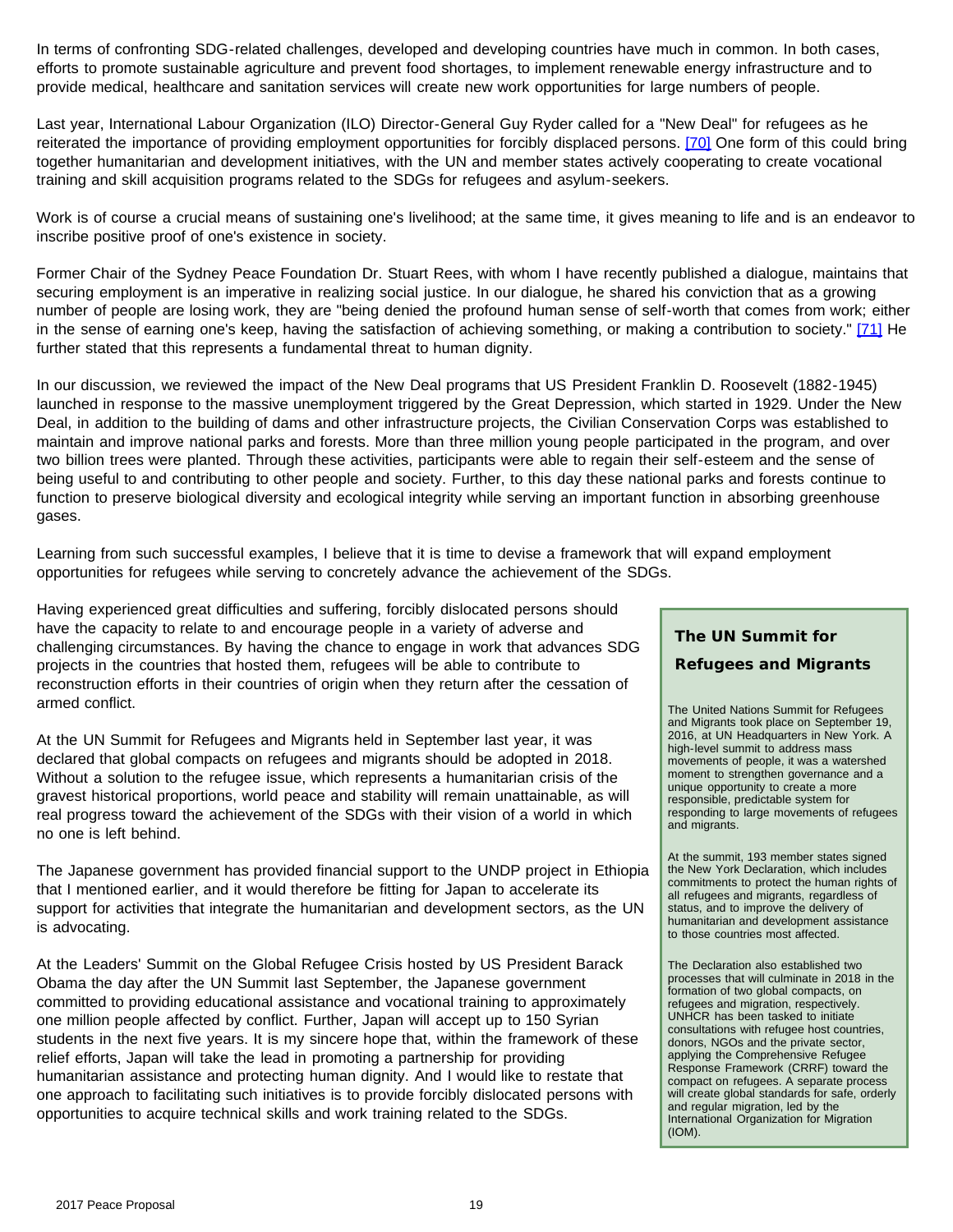In this regard, I would like to call for further support of programs by which the UN and the world's universities work together to create educational opportunities for refugee youth.

The UN Academic Impact, which was launched seven years ago with the goal of linking the world's universities with the UN, has now become established as a network of more than 1,000 institutions of higher learning in over 120 countries. Collectively, these universities research issues covering almost the entire spectrum of global concerns and represent a crucial resource that can be deployed for the benefit of humankind.

The activities of Toynbee Hall that brought relief to people struggling with poverty and the educational activities of Hull House that sought to restore dignity to impoverished immigrants--to which I referred earlier--were conducted by the members of university communities.

As these examples testify, universities have the potential to serve as havens of hope and security in society. In that sense, it is of profound significance that universities and colleges across the world are contributing to the resolution of global challenges through their research activities. They could further this contribution through providing expanded educational opportunities for refugee youth including through such means as extension courses and distance learning.

Soka University in Japan joined the UNHCR Refugee Higher Education Program last May. As the university's founder, it is my pleasure to extend a hand of welcome to those who will be attending, starting with the 2017 academic year.

Yusra Mardini, a Syrian swimmer and a member of the Refugee Olympic Team that participated in the Rio de Janeiro Olympic Games, offered the following words of encouragement to her fellow refugees:

> I want to represent all the refugees because I want to show everyone that, after the pain, after the storm, comes calm days. . . I want everyone not to give up on their dreams and do what they feel in their hearts. [\[72\]](#page-24-1)

<span id="page-19-0"></span>For those who have been driven from their homes by conflict and are living in an unfamiliar environment, meaningful work and education are means to recover a sense of human dignity, gaining hope for the future and a purpose in life.

Therefore, I think it is critical that specific measures in securing work and educational opportunities for dislocated persons should be incorporated in the UN global compacts on refugees and migrants when they are adopted. In the final analysis, resolution of the refugee crisis hinges on our ability to enable forcibly dislocated persons to regain a sense of security, hope and dignity.

### **Human rights education**

The third priority area I would like to discuss is the building of a culture of human rights.

In addition to protracted armed conflict and civil war, another serious threat currently confronting global society is the frequent occurrence of terrorist attacks and the rise of violent extremism. There are far too many cases where young people, struggling to find meaning in life, bereft of hope for the future, are lured into violent extremism.

Last November, the Toda Institute for Global Peace and Policy Research cosponsored a two-day conference at Eastern Mennonite University in Virginia to discuss approaches to prevent the spread of violent extremism.

With an increasing number of states accepting the idea that punitive measures are the most effective way of preventing violence, participants interrogated the actual effectiveness of this approach and related issues through an analysis of case studies in different regions of the world. Further, they explored ways of advancing peacebuilding efforts in areas of continuing tension.

The meeting also focused on identifying factors that drive violent extremism as well as means for its prevention, particularly the importance of comprehensive efforts to encourage ways of addressing problems and differences without resorting to violence.

I believe that the key element here must be the promotion of human rights education.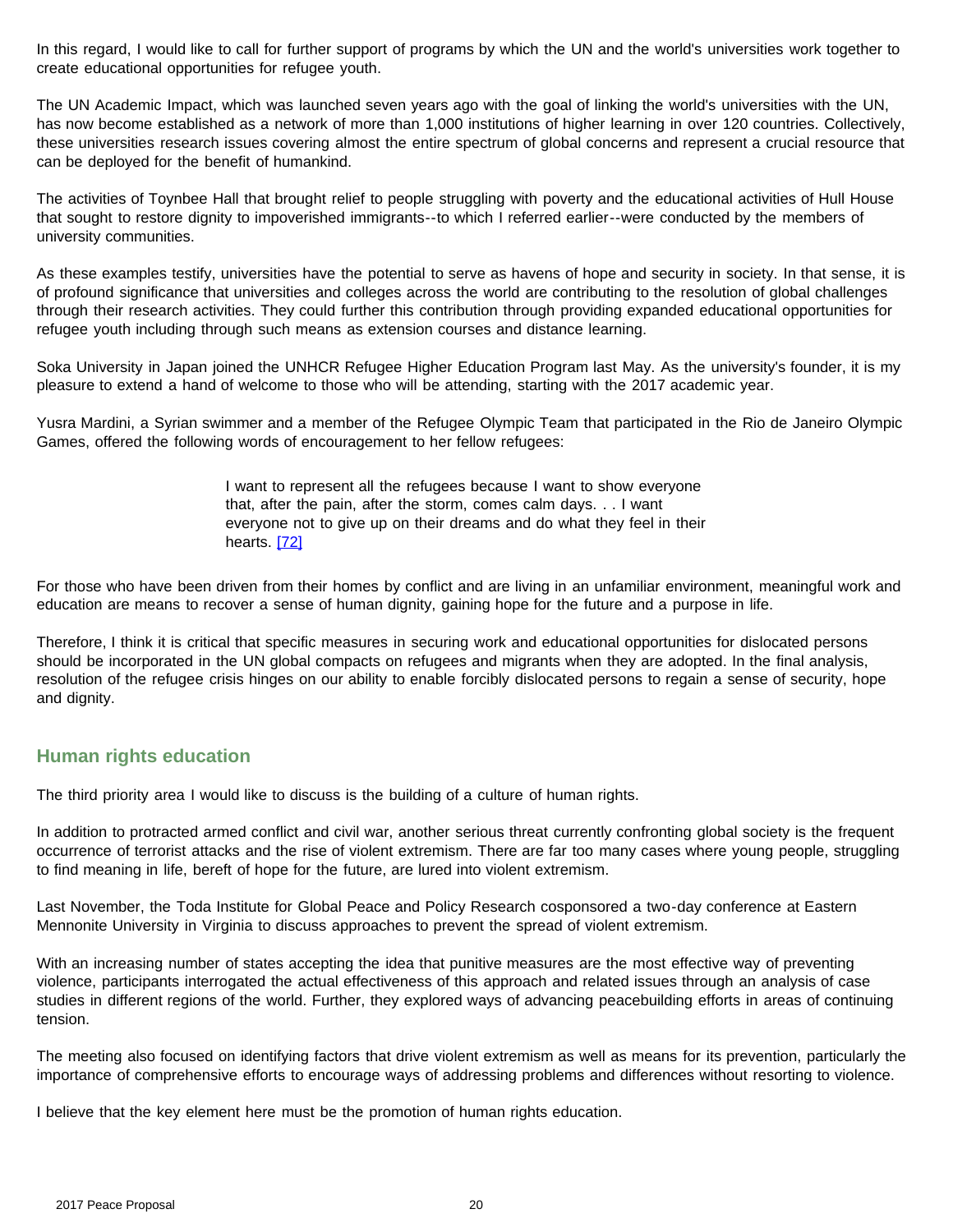Last year marked the fifth anniversary of the adoption of the United Nations Declaration on Human Rights Education and Training. The SGI, as a civil society organization, has supported from its drafting stage this important UN Declaration, in which UN member states for the first time agreed to international standards for human rights education.

To commemorate the fifth anniversary of its adoption, an intergovernmental panel was held during the Human Rights Council session in September, with representatives of the SGI in attendance. In her remarks, Deputy High Commissioner for Human Rights Kate Gilmore noted that while we have seen hatred and violence spread in parts of the world, we have also witnessed the launch of initiatives in human rights education which are inspiring people to positive action. She also stated:

> Human rights education fosters our common humanity beyond our individual diversities. It is not an "optional extra" or just another routine obligation. It teaches fundamental lessons. [\[73\]](#page-24-1)

<span id="page-20-0"></span>These words underscore the true significance of human rights education.

Examples of the impact of human rights education, such as the transformation of one young schoolgirl, were introduced during the meeting. Through a human rights education program in her school, she began to deeply consider the nature of her own dignity. This awakening to her innate value allowed her to find strength and confidence in the future, learning to stand up to the circumstances surrounding her. She was transformed; no longer a victim, she felt compelled to defend the human rights of others.

<span id="page-20-1"></span>Ms. Gilmore described this young girl's story as an example of the "extraordinary power of human rights consciousness" and stressed that "education is the accelerant of that transformation." [\[74\]](#page-24-1) Indeed, it attests to the immeasurable power and potential that human rights education holds.

In order to spark this kind of chain reaction of positive transformation, I would like to encourage efforts to adopt a convention on human rights education and training based on the Declaration that would strengthen measures ensuring its implementation.

Next year is the seventieth anniversary of the Universal Declaration of Human Rights (UDHR). I would like to propose that the occasion be marked by the holding of a UN and civil society forum on human rights education that would review achievements to date and deepen deliberations toward the adoption of such a convention.

<span id="page-20-3"></span><span id="page-20-2"></span>It is estimated that there are currently 1.8 billion young people between the ages of ten and twenty-four living in our world today. [\[75\]](#page-24-1) If these young people, rather than resorting to conflict and violence, can come to uphold and protect the core values of human rights, I am positive that a path toward a "pluralist and inclusive society" [\[76\]](#page-24-1) --as articulated in the United Nations Declaration on Human Rights Education and Training--can be brought into being.

Human rights education can be the driving force for achieving this. In order for states to promote such education in a consistent and sustained manner, legal frameworks and educational programs need to be created. Mechanisms for the periodic monitoring and review of these systems will also be necessary.

This is one of the points that the SGI--speaking on behalf of Human Rights Education 2020 (HRE 2020), a global coalition of civil society organizations--stressed at the intergovernmental panel referred to earlier.

International efforts to ensure human rights, which draw from wellsprings in the UDHR, were initially focused on standard setting, defining the rights to be protected and then providing access to remedy in case of violations. Today the focus has shifted to establishing and firmly rooting in society a culture of human rights, where there is a mutual appreciation of diversity and a shared undertaking to protect the dignity of all.

The SGI, with the cooperation of UN agencies and other partner organizations, has developed a new human rights education exhibition that will be launched from the end of February in conjunction with the convening of the Human Rights Council. Through initiatives such as this, we aim to inspire renewed commitment within civil society to generate a constantly expanding solidarity in favor of a culture of human rights. And further, in collaboration with other NGOs, we hope to move global public opinion toward the adoption of a legally binding convention on human rights education and training.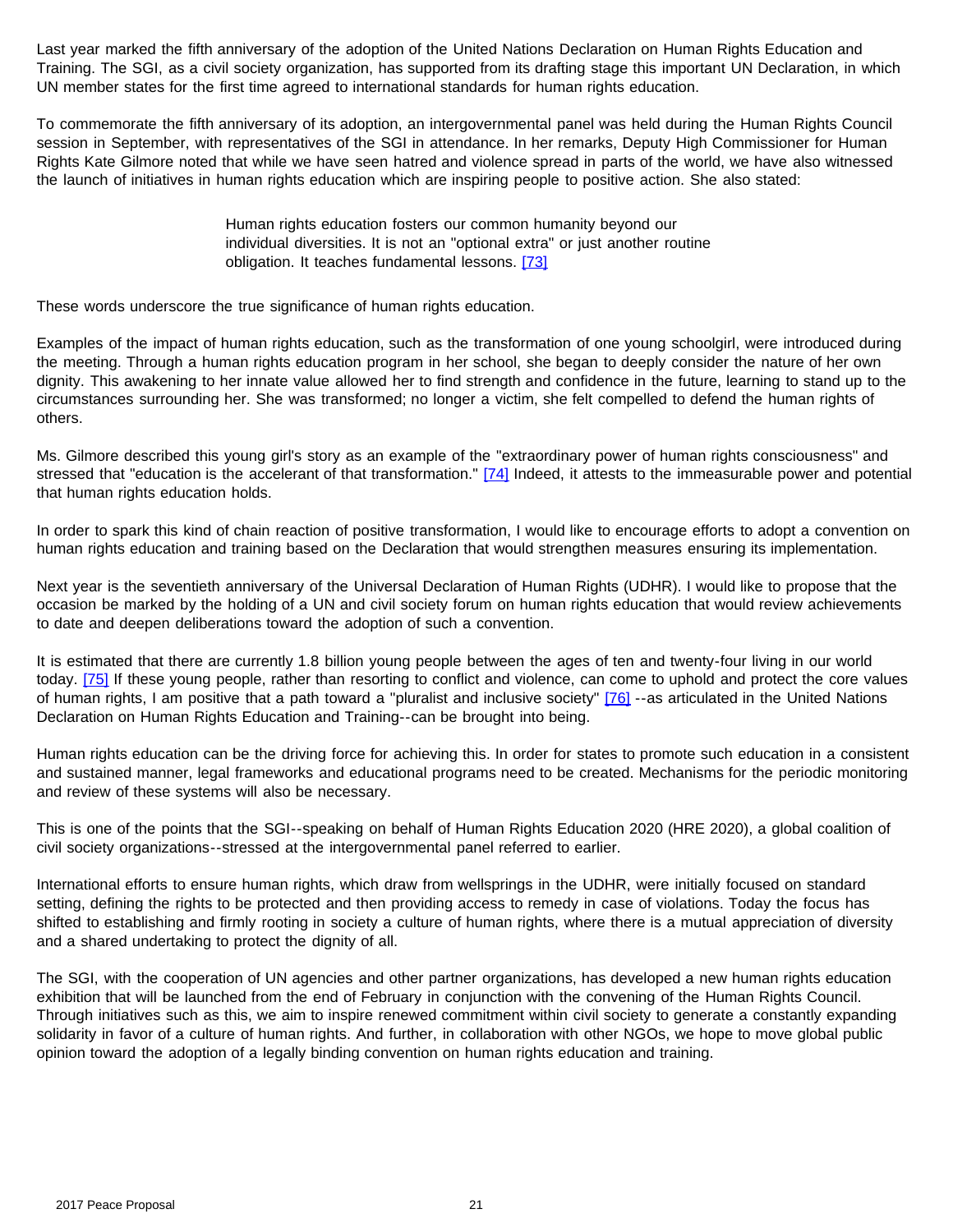### **Gender equality**

The final theme I would like to discuss is the importance of gender equality, something that is deeply relevant to constructing a culture of human rights. Gender equality is the assurance of the equal rights, responsibilities and opportunities of women and men and girls and boys, without discrimination.

The goal is, as UN Women emphasizes, to create a society in which the interests, needs and priorities of both women and men are valued, and the diversity of different groups is recognized. One of the SDGs is the achievement of gender equality everywhere on Earth and the elimination of all forms of discrimination by 2030.

A record number of more than 80 government ministers and 4,100 representatives of international civil society attended last year's session of the UN Commission on the Status of Women (CSW60) held from March 14-24, providing further evidence of the growing recognition of the importance of this task. In addition to taking part in the sessions, the SGI held a parallel event under the theme "Women's Leadership Paving the Way to Achieving the SDGs."

At this event, it was reaffirmed that gender inequality is a major human rights challenge and that progress in this regard will contribute to the achievement of all the other SDGs.

Gender equality can play an essential role in the Nexus Approach, which I discussed earlier, for promoting all of the SDGs in an integrated fashion.

Recognition by the world's governments of the importance of gender equality dates back at least to the 1995 Fourth World Conference on Women in Beijing. A further turning point was the adoption of Resolution 1325 on women and peace and security by the UN Security Council in October 2000. This resolution urges the equal participation and full involvement of women in all aspects of the maintenance and promotion of peace and security and calls for the adoption of concrete measures to that end.

<span id="page-21-0"></span>Former UN Under-Secretary-General Anwarul K. Chowdhury, who played a pivotal role in the adoption of Resolution 1325, told me over the course of our dialogue of the "conceptual and political breakthrough" [\[77\]](#page-24-1) that made this possible.

<span id="page-21-1"></span>He explained that this breakthrough took the form of a statement issued by the UN Security Council on March 8, 2000, International Women's Day. The statement noted the inextricable link between peace and gender equality, transforming the impression of women as helpless victims of wars and conflicts into a recognition that they are "essential for the maintenance and promotion of peace and security." [\[78\]](#page-24-1) This paradigm shift led to the adoption of Resolution 1325, opening a sure path for the greater participation of women in peace processes.

A review into the implementation status of the resolution that issued its report in October 2015 concluded that the participation of women enhances the likelihood of the success and durability of peace processes. It also noted the key role of women in gaining the trust of the local population in the course of UN peacekeeping activities.

Governments have begun developing and implementing policies toward the achievement of the gender equality goal of the SDGs. It is important now to recall the conceptual breakthrough that initially led to the adoption of Resolution 1325: in other words, to reconfigure societies based on the recognition that women are not helpless victims but that their strengths and contributions are essential.

In this regard, Dr. Sarah Wider, former president of the Ralph Waldo Emerson Society and Women's Studies scholar, shared the following with me during one of our exchanges.

> No one should be taking a back seat to anyone. We should all be sitting together, listening, talking, and respecting the contributing work each person has to offer. [\[79\]](#page-24-1)

<span id="page-21-3"></span><span id="page-21-2"></span>Recent research has highlighted the contribution of a group of female delegates at the 1945 San Francisco conference where the UN Charter was drafted in inscribing "the equal rights of men and women" in the Preamble. [\[80\]](#page-24-2)

Many of the participants at the conference called for the inclusion of clear provisions regarding human rights. A number of women from Latin American countries, however, brought to the conference's attention the inadequacy of the reference to "equal rights of individuals," the term initially used during the drafting process.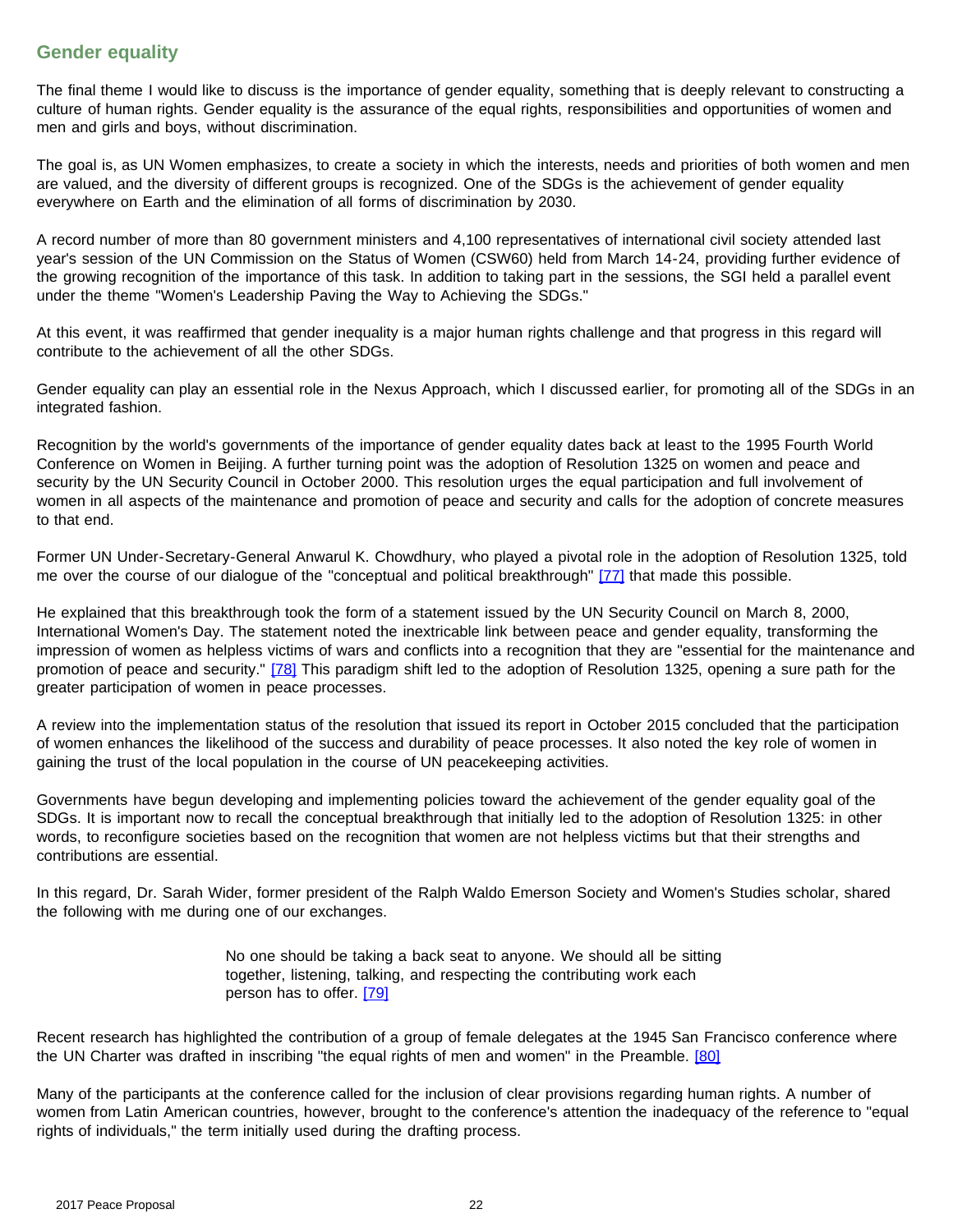They were successful not only in enshrining the equal rights of women and men in the Preamble, but also in including language promoting and encouraging respect for human rights without distinction as to sex (Article 1) and the equal eligibility of men and women to participate throughout the UN system (Article 8).

This episode brings to mind a story from the Lotus Sutra. The sutra, which teaches the supreme dignity and worth of all people, uses the concrete example of a young woman fully manifesting her inherent dignity to illustrate this.

After Shakyamuni finishes expounding the principle that all people possess an incomparable inner worth, Bodhisattva Wisdom Accumulated, feeling that this important teaching is over, seeks to return home. However, he is prompted by Shakyamuni to stay behind to debate and discuss the teachings he has heard with a bodhisattva named Manjushri.

Wisdom Accumulated is told by Manjushri that the eight-year-old daughter of the dragon king had manifested a life state of ultimate dignity (enlightenment) and was filled with a profound compassion for other people. Wisdom Accumulated finds this impossible to believe. It is then that the dragon king's daughter appears before him. Upon seeing the young dragon girl, it is Shakyamuni's disciple Shariputra who is next in voicing his doubts.

The dragon girl takes up a jewel that the sutra explains is proof of this ultimately dignified state of life, and offers it to Shakyamuni. She then turns and exhorts Shariputra to witness the true brilliance of her life. Seeing her dedicate herself to helping others, Wisdom Accumulated and Shariputra are finally convinced that Manjushri's words had indeed been true.

I believe that this story illustrates how a merely abstract understanding cannot bring about the realization of the dignity and worth of all people.

Nichiren comments on the dragon girl's exhortation to Shariputra to witness her enlightenment as follows:

When the dragon girl says, "Watch me attain Buddhahood," Shariputra thinks she is referring only to her own attainment of Buddhahood, but this is an error. She is rebuking him by saying, "Watch how one attains Buddhahood." [\[81\]](#page-24-2)

<span id="page-22-0"></span>In this way, Nichiren stresses the inseparable connection between the dragon girl realizing the full dignity of her life and Shariputra doing the same. Through acknowledging and coming to respect the supreme dignity and worth of the dragon girl, who represents all women, Shariputra, who represents all men, comes to fully realize his inner dignity in its fullness.

This concrete portrayal of the inherent dignity of women gives substance to and fully authenticates the principle of the dignity of all people. In the same way, the fact that the rights of women were inscribed in the Charter enabled the spirit of human rights to take particularly clear form at the UN.

I am sure that the group of women who spoke out at the San Francisco conference in 1945 were acting on the conviction that building a society that truly upholds the rights of all people would only be possible if women's rights were given explicit recognition.

UN Women has initiated the HeForShe Movement, a global effort to incorporate the involvement of men and boys in the struggle to achieve gender equality. It is unacceptable for anyone to be deprived of their rights and freedoms, and we must work to ensure that all people in all their diversity are free to enjoy their rights.

The goal of gender equality is to open the path for all people, irrespective of gender, to bring forth the light of their inner dignity and humanity in a way that is true to their own unique self.

The SGI, with youth at the center of our movement, will further strive to expand the solidarity of people united in the cause of building a culture of human rights. Sounding the bell of hope for humanity, we will continue to work toward creating a society where no one is left behind.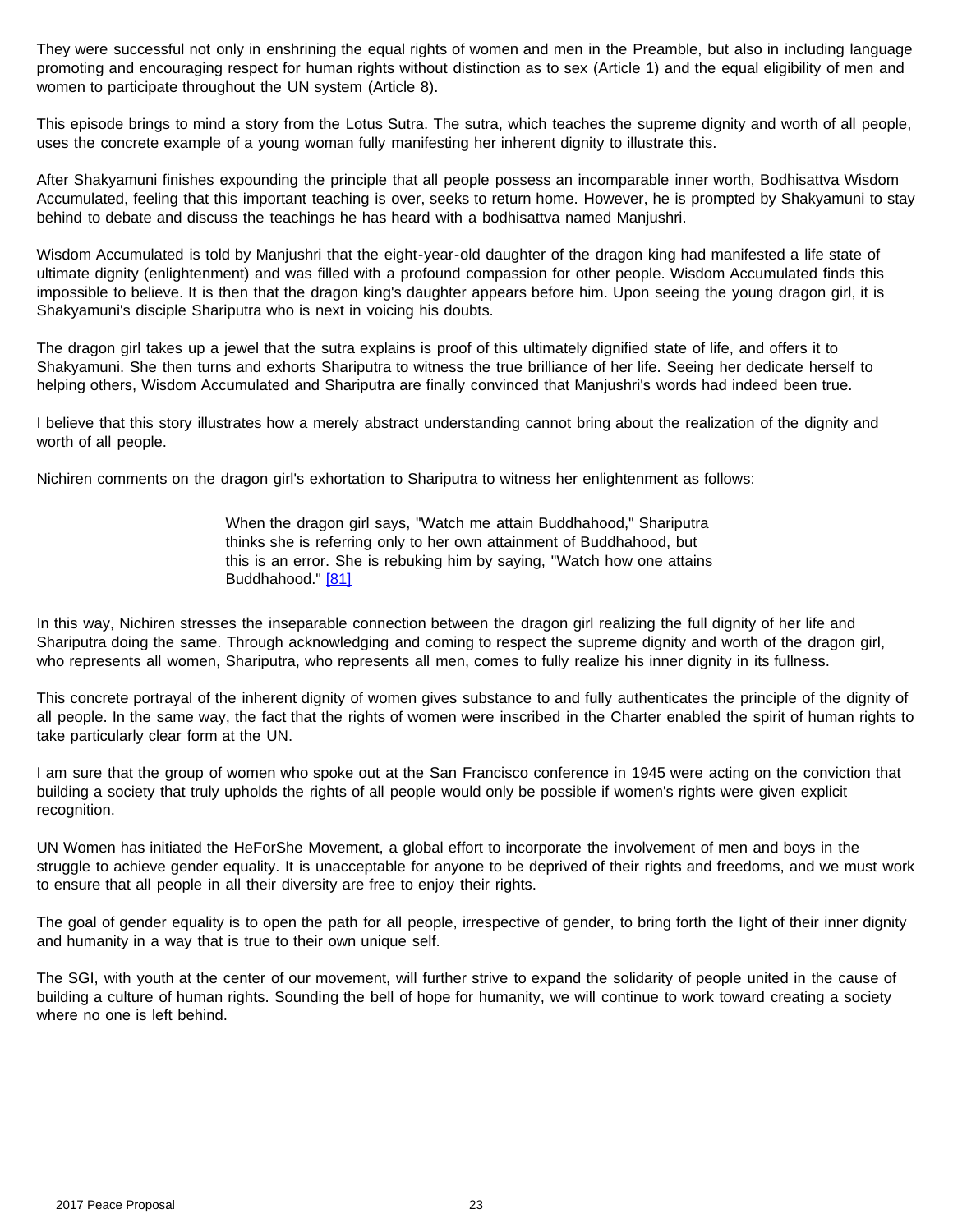#### **Notes**

- <span id="page-23-0"></span>UN General Assembly, "Transforming Our World," 1.
- Toda, "Declaration Calling for the Abolition of Nuclear Weapons."
- UN General Assembly, "Transforming Our World," 12.
- UN News Centre, "Interview."
- Norman, trans., *Theragāthā,* 65.
- (trans. from) Jaspers, *Die grossen Philosophen,* 142.
- Müller, trans., *The Sutta-nipata,* 1:11:1.
- (trans. from) Nakamura, *Genshi butten o yomu,* 273.
- Chalmers, trans., *Buddha's Teachings,* 109.
- <span id="page-23-1"></span>Thurman, trans., *Vimalakīrti Nirdesa Sutra,* 70.
- See Watson, trans., *The Vimalakirti Sutra,* 65.
- Ibid., 59.
- See Watson, trans., *The Lotus Sutra,* 154.
- See Watson, trans., *The Lotus Sutra,* 180.
- Nichiren, *The Record of the Orally Transmitted Teachings,* 72.
- Ikeda, *A Forum for Peace,* 195.
- (trans. from) Ikeda and Esquivel, *La fuerza de la esperanza,* 30.
- Ibid., 80.
- See UNHCR, "These 10 Refugees Will Compete at the 2016 Olympics in Rio."
- <span id="page-23-2"></span>UN Department of Public Information, "244 Million International Migrants Living Abroad Worldwide"
- InterAction Council, "Global Ethics," session chaired by H.E. Dr. Franz Vranitzky.
- (trans. from) Ikeda, *Sekai no shidosha to kataru,* 72.
- Ibid., 67.
- See Kato, *Buaitsuzekka,* 59.
- Sen, *The Idea of Justice,* xv.
- Ibid., 20.
- Ibid., 76.
- Ibid.
- Toynbee, *Acquaintances,* 248-49.
- <span id="page-23-3"></span>Reutter and Rüffer, *Peace Women,* 49.
- See Judson, *Jien Adamusu no shogai,* 4.
- Judson, *City Neighbor,* 80.
- See Ikeda and Wahid, *The Wisdom of Tolerance,* 105.
- Ibid., 20.
- United Nations Millennium Campaign, "We the Peoples," 4-13.
- UN General Assembly, "Transforming Our World," 12.
- Ibid., 5.
- Watson, trans., *The Lotus Sutra,* 328.
- Nichiren, *The Record of the Orally Transmitted Teachings,* 174.
- <span id="page-23-4"></span>Arendt, *Men in Dark Times,* 73-74.
- Arendt, *Essays in Understanding,* 23.
- UN Women, "From Where I Stand: Eisha Mohammed."
- Nabarro, "On Youth Boosting the Promotion and Implementation of the Sustainable Development Goals."
- See *SIPRI Yearbook 2016.*
- UN General Assembly, "Taking Forward Multilateral Nuclear Disarmament Negotiations," 2.
- See *SIPRI Yearbook 2016.*
- See Perry, "My Personal Journey at the Nuclear Brink."
- Toda, "Declaration Calling for the Abolition of Nuclear Weapons."
- Oppenheimer, "Atomic Weapons and American Policy," 529.
- <span id="page-23-5"></span>Toda, "Declaration Calling for the Abolition of Nuclear Weapons."
- Wilson, *Five Myths About Nuclear Weapons,* 96.
- (trans. from) Nakamura, *Budda no kotoba,* 203.
- See Hoffman, *The Dead Hand,* 152.
- See UN General Assembly, "Taking Forward Multilateral Nuclear Disarmament Negotiations," 3-4.
- NPDI, "Joint Statement," 7.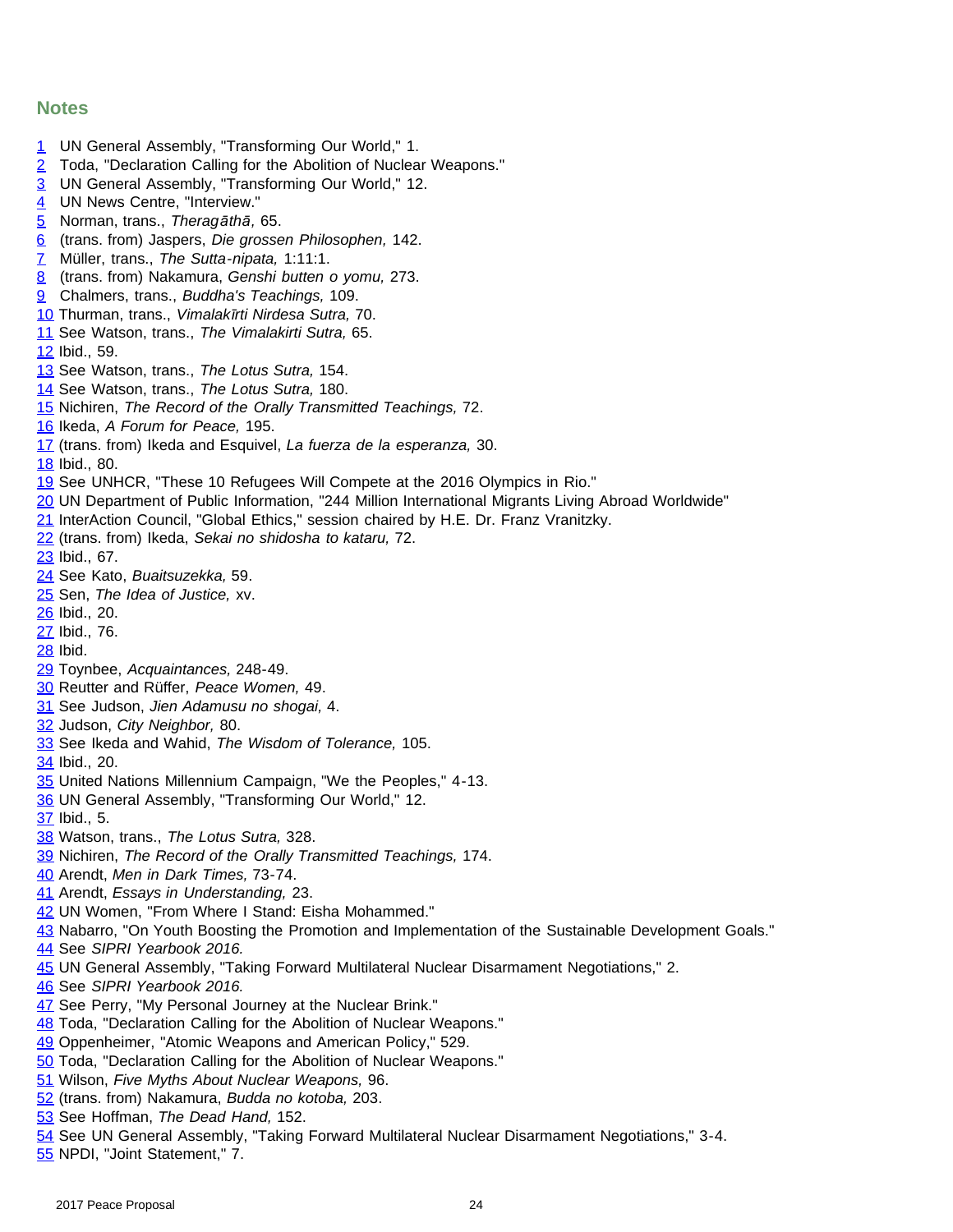- [56](#page-14-1) MOFA, "G7 Foreign Ministers' Hiroshima Declaration," 2.
- [57](#page-14-2) Obama, "Remarks by President Obama and Prime Minister Abe of Japan at Hiroshima Peace Memorial."
- [58](#page-14-3) UN General Assembly, "Treaty on the Non-Proliferation of Nuclear Weapons," 5.
- [59](#page-15-0) Pugwash, "The Russell-Einstein Manifesto."
- <span id="page-24-0"></span>[60](#page-15-1) Ibid.
- [61](#page-15-2) UN General Assembly, "Taking Forward Multilateral Nuclear Disarmament Negotiations," 4.
- [62](#page-16-0) (trans. from) Ikeda and Esquivel, *La fuerza de la esperanza,* 198.
- [63](#page-16-1) UN General Assembly, "Nuclear Weapons and Human Security," 2-3.
- [64](#page-16-2) UNHCR, "Global Trends: Forced Displacement in 2015," 2.
- [65](#page-16-3) UN, "Joint United Nations Statement on Syria."
- [66](#page-17-0) UN News Centre, "Interview."
- [67](#page-17-1) Ibid.
- [68](#page-17-2) UNHCR, "Global Trends: Forced Displacement in 2015," 2.
- [69](#page-17-3) UNDP, "Building Resilience of Refugee Hosting Communities."
- <span id="page-24-1"></span>[70](#page-18-0) ILO, "Global Migration Crisis."
- [71](#page-18-1) (trans. from) Ikeda and Rees, *Heiwa no tetsugaku to shigokoro o kataru,* 285. See also Rees, Rodley and Stilwell, *Beyond the Market: Alternatives to Economic Rationalism,* 222.
- [72](#page-19-0) UNHCR, "Syrian Refugee Eyes Rio Olympics."
- [73](#page-20-0) OHCHR, "Opening Statement by Kate Gilmore."
- [74](#page-20-1) Ibid.
- [75](#page-20-2) UNFPA, "The Power of 1.8 Billion," ii.
- [76](#page-20-3) UN General Assembly, "United Nations Declaration on Human Rights Education and Training," 3.
- [77](#page-21-0) (trans. from) Ikeda and Chowdhury, *Atarashiki chikyu shakai no sozo e,* 335.
- [78](#page-21-1) UN Security Council, "Peace Inextricably Linked with Equality between Women and Men."
- [79](#page-21-2) Ikeda and Wider, *The Art of True Relations,* 63.
- <span id="page-24-2"></span>[80](#page-21-3) Associated Press, "Researchers: Latin American Women Got Women into UN Charter."
- [81](#page-22-0) Nichiren, *The Record of the Orally Transmitted Teachings,* 109.

#### **Works cited**

Arendt, Hannah. 1970. *Men in Dark Times*. New York: Houghton Mifflin Harcourt.

------. 1994. *Essays in Understanding: 1930-1954. Formation, Exile, and Totalitarianism.* Ed. by Jerome Kohn, New York: Harcourt Brace & Co.

Associated Press. 2016. "Researchers: Latin American Women Got Women into UN Charter." September 2. http://bigstory.ap.org/article/049889e630b748229887b91c8f21e3d2/researchers-latin-american-women-got-women-un-charter (accessed January 27, 2017).

Chalmers, Robert, trans. 1932. *Buddha's Teachings*. Cambridge: Harvard University Press.

Hoffman, David E. 2009. *The Dead Hand: The Untold Story of the Cold War Arms Race and Its Dangerous Legacy*. New York, London, Toronto, Sydney, Auckland: Doubleday.

Ikeda, Daisaku. 1999. *Sekai no shidosha to kataru* [Recollections of My Meetings with Leading World Figures]. Tokyo: Ushio Publishing Co.

------. 2014. *A Forum for Peace: Daisaku Ikeda's Proposals to the UN*. Ed. by Olivier Urbain. London and New York: I.B. Tauris.

------, and Anwarul K. Chowdhury. 2011. *Atarashiki chikyu shakai no sozo e* [The Creation of a New Global Society]. Tokyo: Ushio Publishing Co.

------, and Adolfo Pérez Esquivel. 2009. *La fuerza de la esperanza* [The Strength of Hope]. Ciudad Autonoma de Buenos Aires: Emecé.

------, and Stuart Rees. 2014. *Heiwa no tetsugaku to shigokoro o kataru* [A Conversation on the Philosophy of Peace and the Poetic Spirit]. Tokyo: Daisanbunmei-sha.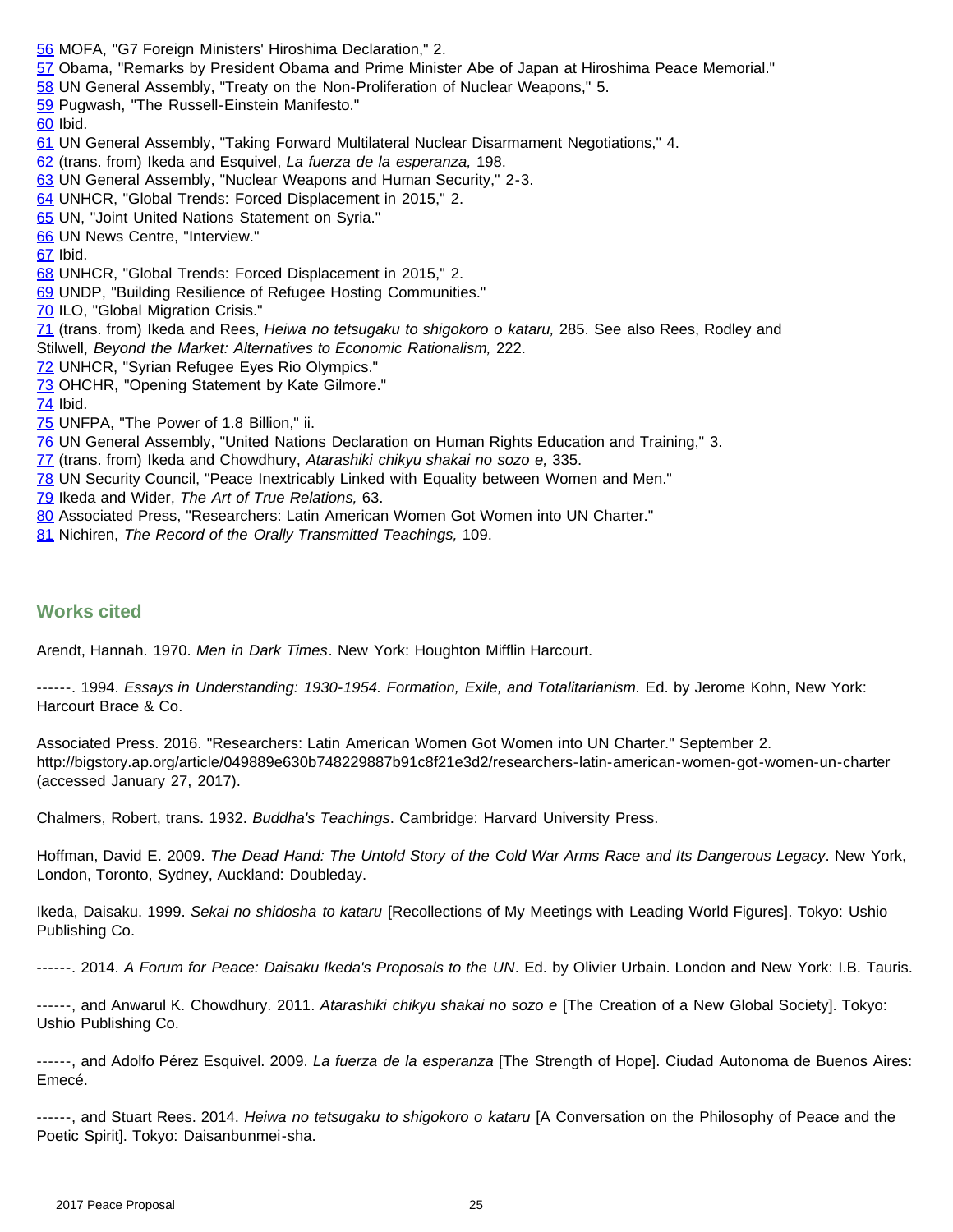------, and Abdurrahman Wahid. 2015. *The Wisdom of Tolerance: A Philosophy of Generosity and Peace.* London: I.B. Tauris.

------, and Sarah Wider. 2014. *The Art of True Relations: Conversations on the Poetic Heart of Human Possibility*. Cambridge, Massachusetts: Dialogue Path Press.

ILO (International Labour Organization). 2016. "Global Migration Crisis: The World of Work Must Be Part of the Solution." News. March 21. http://www.ilo.org/global/about-the-ilo/newsroom/news/WCMS\_461952/lang--en/index.htm (accessed January 26, 2017).

InterAction Council. 2014. "Global Ethics." In *Interfaith Dialogue: Ethics in Decision-Making*. http://www.heart-to-heart-world.org/global\_ethics.html (accessed January 26, 2017).

Jaspers, Karl. 1957. *Die grossen Philosophen* [The Great Philosophers]. München: R. Piper & Co. Verlag.

Judson, Clara Ingram. 1951. *City Neighbor: The Story of Jane Addams*. New York: Scribner.

------. 1953. *Jien Adamusu no shogai* [The Story of Jane Addams]. Trans. by Hanako Muraoka. Tokyo: Iwanami Shoten, Publishers.

Kato, Tsuneaki. 1992. *Buaitsuzekka* [Weizsäcker]. Tokyo: Shimizu Shoin Co.

MOFA (Ministry of Foreign Affairs of Japan). 2016. "G7 Foreign Ministers' Hiroshima Declaration on Nuclear Disarmament and Non-Proliferation." April 11. http://www.mofa.go.jp/mofaj/files/000147442.pdf (accessed January 26, 2017).

Müller, Friedrich Max, trans. 2005. *The Sutta-nipata*. In *The Sacred Books of the East,* vol. 13, part 1. Massachusetts: Elibron.

Nabarro, David. 2016. "On Youth Boosting the Promotion and Implementation of the Sustainable Development Goals (SDGs)." United Nations Webcast. November 10. http://webtv.un.org/meetings-events/watch/david-nabarro-un-special-adviser-on-youthboosting-the-promotion-and-implementation-of-the-sustainable-development-goals-sdgs/5205304664001 (accessed January 26, 2017).

Nakamura, Hajime. 1984. *Budda no kotoba* [Words of Buddha]. Tokyo: Iwanami Shoten, Publishers.

------. 2014. *Genshi butten o yomu* [Reading the Early Buddhist Sutras]. Tokyo: Iwanami Shoten, Publishers.

Nichiren. 2004. *The Record of the Orally Transmitted Teachings*. Trans. by Burton Watson. Tokyo: Soka Gakkai.

Norman, K. R., trans. 1995. *Theragāthā.* In *The Elders' Verses II.* Oxford: Pali Text Society.

NPDI (Non-Proliferation and Disarmament Initiative). 2016. "Joint Statement." 8th Ministerial Meeting. April 12. http://www.uae-iaea.net/media/Joint\_Ministerial\_Statement\_NPDI\_12April2014.pdf (accessed January 26, 2017).

Obama, Barack. 2016. "Remarks by President Obama and Prime Minister Abe of Japan at Hiroshima Peace Memorial." May 27. https://www.whitehouse.gov/the-press-office/2016/05/27/remarks-president-obama-and-prime-minister-abe-japan-hiroshimapeace (accessed January 26, 2017).

Oppenheimer, J. Robert. 1953. "Atomic Weapons and American Policy." *Foreign Affairs*. July. New York: Council on Foreign Relations.

Perry, William J. 2013. "My Personal Journey at the Nuclear Brink." European Leadership Network. June 17. http://www.europeanleadershipnetwork.org/my-personal-journey-at-the-nuclear-brink-by-bill-perry\_633.html (accessed January 26, 2017).

Pugwash. 1955. "The Russell-Einstein Manifesto." July 9. https://pugwash.org/1955/07/09/statement-manifesto/ (accessed January 26, 2017).

Rees, Stuart, Gordon Rodley, and Frank Stilwell. 1993. *Beyond the Market: Alternatives to Economic Rationalism*. Leichhardt: Pluto Press Australia.

Reutter, Angelika U., and Anne Ruffer. 2004. *Peace Women*. Trans. by Salome Hangartner. Zurich: Ruffer+Rub.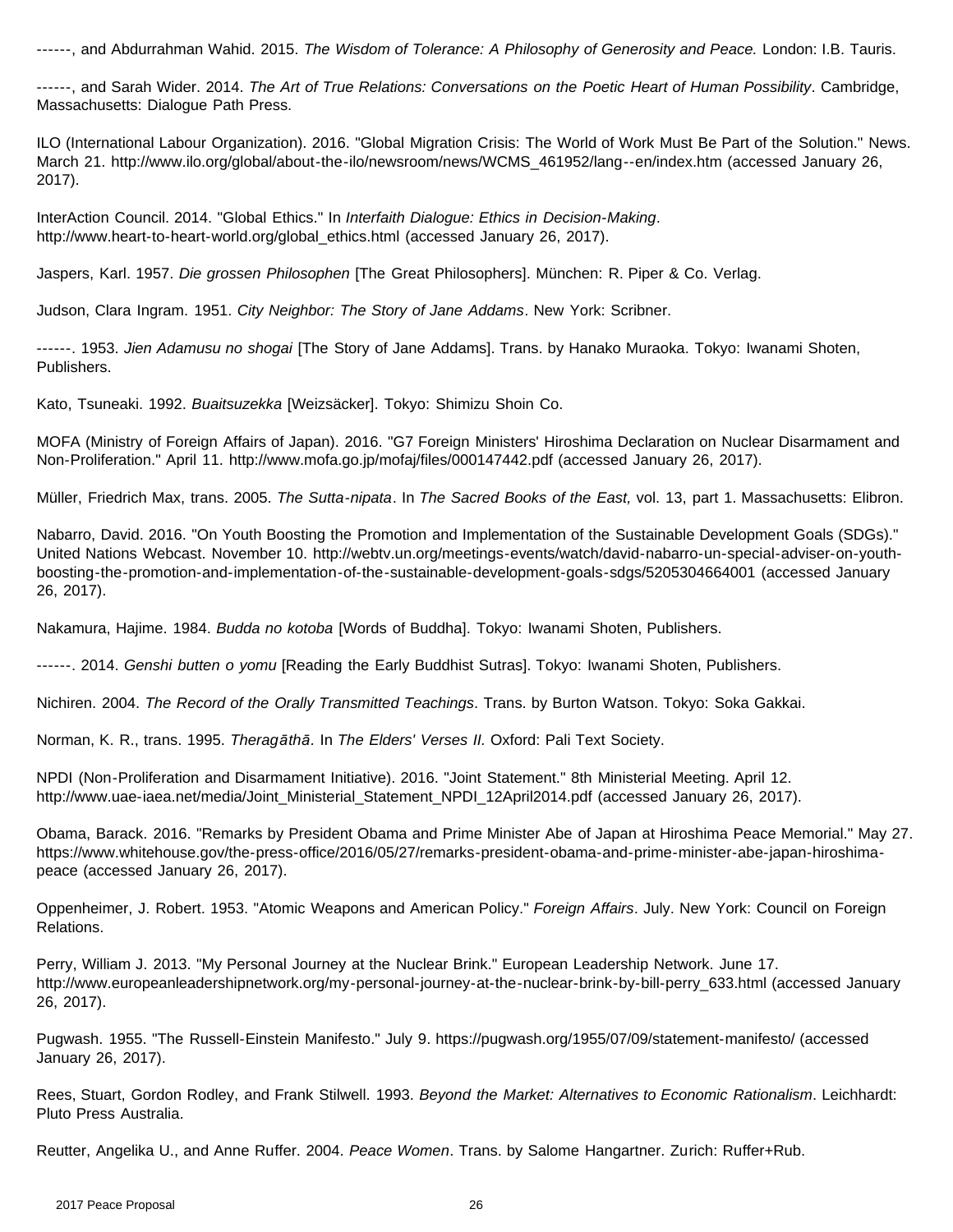Sen, Amartya. 2009. *The Idea of Justice*. Cambridge, Massachusetts: The Belknap Press of Harvard University Press.

*SIPRI Yearbook 2016: Armaments, Disarmament, and International Security.* Stockholm: Stockholm International Peace Research Institute. https://www.sipri.org/yearbook/2016/16 (accessed January 26, 2017).

Thurman, Robert A. F., trans. 1976. *Vimalakīrti Nirdesa Sutra*. In *The Holy Teaching of Vimalakīrti.* Pennsylvania: The Pennsylvania State University.

Toda, Josei. 1957. "Declaration Calling for the Abolition of Nuclear Weapons." http://www.joseitoda.org/vision/declaration/read (accessed January 26, 2017).

Toynbee, Arnold J. 1967. *Acquaintances*. London: Oxford University Press.

UN (United Nations). 2016. "Joint United Nations Statement on Syria." Press Release. March 12. http://www.unhcr.org/56e2f8ef6.html (accessed January 26, 2017).

------. DPI (Department of Public Information). 2016. "244 Million International Migrants Living Abroad Worldwide, New UN Statistics Reveal." News. January 12. http://www.un.org/sustainabledevelopment/blog/2016/01/244-million-international-migrantsliving-abroad-worldwide-new-un-statistics-reveal/ (accessed January 26, 2017).

------. GA (General Assembly). 1968. "Treaty on the Non-Proliferation of Nuclear Weapons." A/RES/2373(XXII). Adopted by the General Assembly. June 12. http://www.un.org/ga/search/view\_doc.asp?symbol=a/res/2373%28xxii%29 (accessed January 26, 2017).

------. ------. 2011. "United Nations Declaration on Human Rights Education and Training." A/RES/66/137. Adopted by the General Assembly. December 19. https://documents-dds-ny.un.org/doc/UNDOC/GEN/N11/467/04/PDF/N1146704.pdf? OpenElement (accessed January 26, 2017).

------. ------. 2015. "Transforming Our World: The 2030 Agenda for Sustainable Development." A/RES/70/1. Adopted by the General Assembly. September 25. http://www.un.org/ga/search/view\_doc.asp?symbol=A/RES/70/1&Lang=E (accessed January 26, 2017).

------. ------. 2016. "Nuclear Weapons and Human Security." A/AC.286/NGO/17. Submitted by Soka Gakkai International. May 3. https://documents-dds-ny.un.org/doc/UNDOC/GEN/G16/109/15/PDF/G1610915.pdf?OpenElement (accessed January 26, 2017).

------. ------. 2016. "Taking forward Multilateral Nuclear Disarmament Negotiations." A/RES/71/258. Adopted by the General Assembly. December 23. https://www.un.org/ga/search/view\_doc.asp?symbol=A/RES/71/258 (accessed January 26, 2017).

------. Millennium Campaign. 2014. "We the Peoples: Celebrating 7 Million Voices." My World--The United Nations Global Survey for a Better World. https://myworld2015.files.wordpress.com/2014/12/wethepeoples-7million.pdf (accessed January 27, 2017).

------. News Centre. 2016. "Interview: 'A Surge in the Diplomacy for Peace Would Be My Priority'- UN Secretary-General-Designate." October 16. http://www.un.org/apps/news/story.asp?NewsID=55343 (accessed January 26, 2017).

------. OHCHR (Office of the High Commissioner for Human Rights). 2016. "Opening Statement by Kate Gilmore, Deputy High Commissioner for Human Rights, at the High-level Panel Discussion on the Implementation of the United Nations Declaration on Human Rights Education and Training: Good Practices and Challenges." September 14. http://www.ohchr.org/EN/NewsEvents/Pages/DisplayNews.aspx?NewsID=20489&LangID=E (accessed January 26, 2017).

------. Security Council. 2000. "Peace Inextricably Linked with Equality between Women and Men." Press Release. SC/6816. March 8. http://www.un.org/press/en/2000/20000308.sc6816.doc.html (accessed January 26, 2017).

UNDP (United Nations Development Programme). 2016. "Building Resilience of Refugee Hosting Communities." May 27. http://www.et.undp.org/content/ethiopia/en/home/presscenter/articles/2016/05/27/building-resilience-of-refugee-hostingcommunities-.html (accessed January 26, 2017).

UNFPA (United Nations Population Fund). 2014. "The Power of 1.8 Billion: Adolescents, Youth and the Transformation of the Future." http://moldova.unfpa.org/sites/default/files/pub-pdf/swop%202014%20report%20s2.pdf (accessed January 26, 2017).